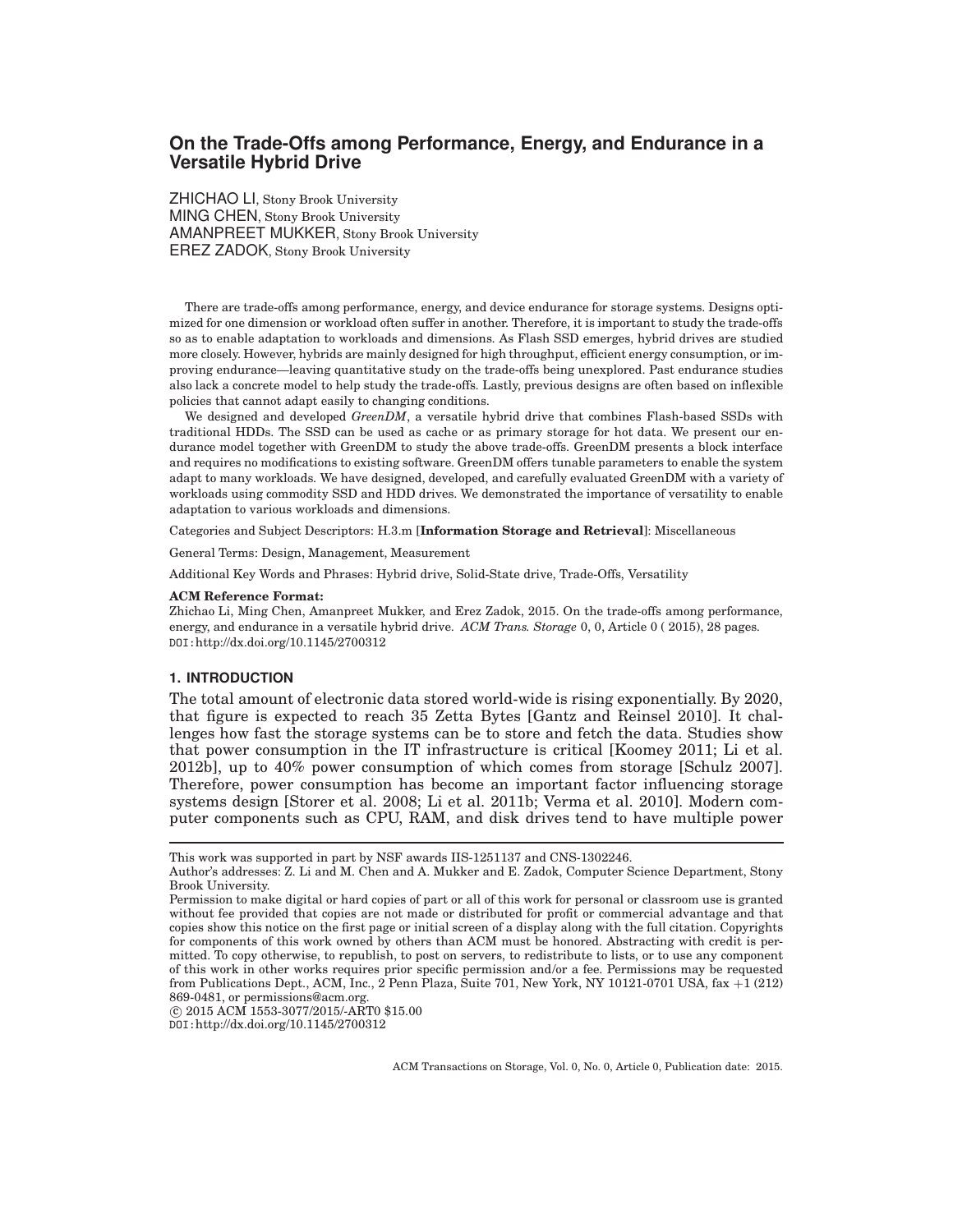states with different operational modes [Li et al. 2011b; Delaluz et al. 2002; Gurumurthi et al. 2003]. Among them, traditional magnetic HDDs achieve the worst *powerproportionality* [Barroso and Hölzle 2009], which states that systems should consume power proportional to the amount of work performed. Moreover, as failures in storage systems become a serious concern [Jiang et al. 2008; Pinheiro et al. 2007], the hardware endurance of storage devices matters as well.

Different storage devices differ in speed, capacity, cost, endurance, and power consumption [R. Freitas 2009]. There are trade-offs among these dimensions in storage systems combining different types of devices. Designs optimized for one dimension or workload often suffer in other dimensions and workloads. Moreover, in prior work, we analyzed the energy and performance profiles of server workloads, such as Web servers, email servers, database servers, and file compression [Kothiyal et al. 2009; Li et al. 2011b]. We discovered large deviations for both performance and energy consumption—as much as 10 times—suggesting that there are significant opportunities to save energy and improve performance. Therefore, it is important to study the trade-offs among these dimensions, and develop highly versatile solution to enable adaptation to different workloads.

With the advent of Flash-based Solid State Drives (SSDs) that are more power and performance efficient than HDDs, many considered SSDs as with a front tier storage cache (e.g., VMware's vFlash [vFlash 2012] and Nimble's CASL [nimble casl 2014]) or as the primary storage to better trade-off performance, purchase cost, and capacity (e.g., Apple's Fusion Drive [fusion drive 2012]; Microsoft's Ready Drive [Panabaker 2006]; Western Digital's Solid State Hybrid Drive (SSHD) [wd sshd 2013]; and Tintri's VMstore [vmstore 2013]. Dell even sells a Compellent Flash Array [dell compellent 2013] that combine two types of SSDs together—Single-Level Cell (SLC) and Multi-Level Cell (MLC)—to achieve the above trade-offs.

Many such approaches often aimed for high performance [Kim et al. 2011; Guerra et al. 2011; tier 2012; Xie and Sun 2008; Chen et al. 2011; Strunk 2012], efficient energy consumption [Guerra et al. 2011; Xie and Sun 2008], or improved endurance [Kim et al. 2011; Xie and Sun 2008]. Therefore, quantitative study on the trade-offs among performance, energy, and endurance is largely unexplored. Studying the trade-offs can help understand the relationship among performance, energy, and endurance, and can also help build storage systems that can adapt to different workloads and dimensions. Moreover, current endurance studies are missing a concrete endurance model and metric to help explore the above trade-offs. In addition, past studies often had designs with fixed or inflexible policies that made it difficult to adapt to different workloads. Moreover, many previous approaches usually rely on simulations and refer to manufacturer's energy and performance specifications for benchmarks, instead of using empirical, real-world experiments.

We designed and implemented a Linux Device Mapper [dm 2012] (DM) target named *GreenDM*, and came up with a concrete endurance model and metric to study the tradeoffs. GreenDM has two modes: tiering GreenDM where the SSD is used as primary storage for hot data and caching GreenDM where the SSD is used as cache storage for hot data. GreenDM receives data requests from the hybrid virtual device, and then transparently redirects the resulting requests to the underlying block devices. The DM framework offers additional benefits: it can be used with any target device (e.g., replication, multi-path, encryption, redundancy, and snapshots). The DM framework is highly scalable: one can easily configure the virtual device to use multiple physical devices transparently.

GreenDM separates hot data from cold data based on their access patterns: hot data is stored on the SSD and cold data is stored on the HDD. When cold data becomes hot, GreenDM migrates or prefetches it from the HDD to the SSD; conversely, when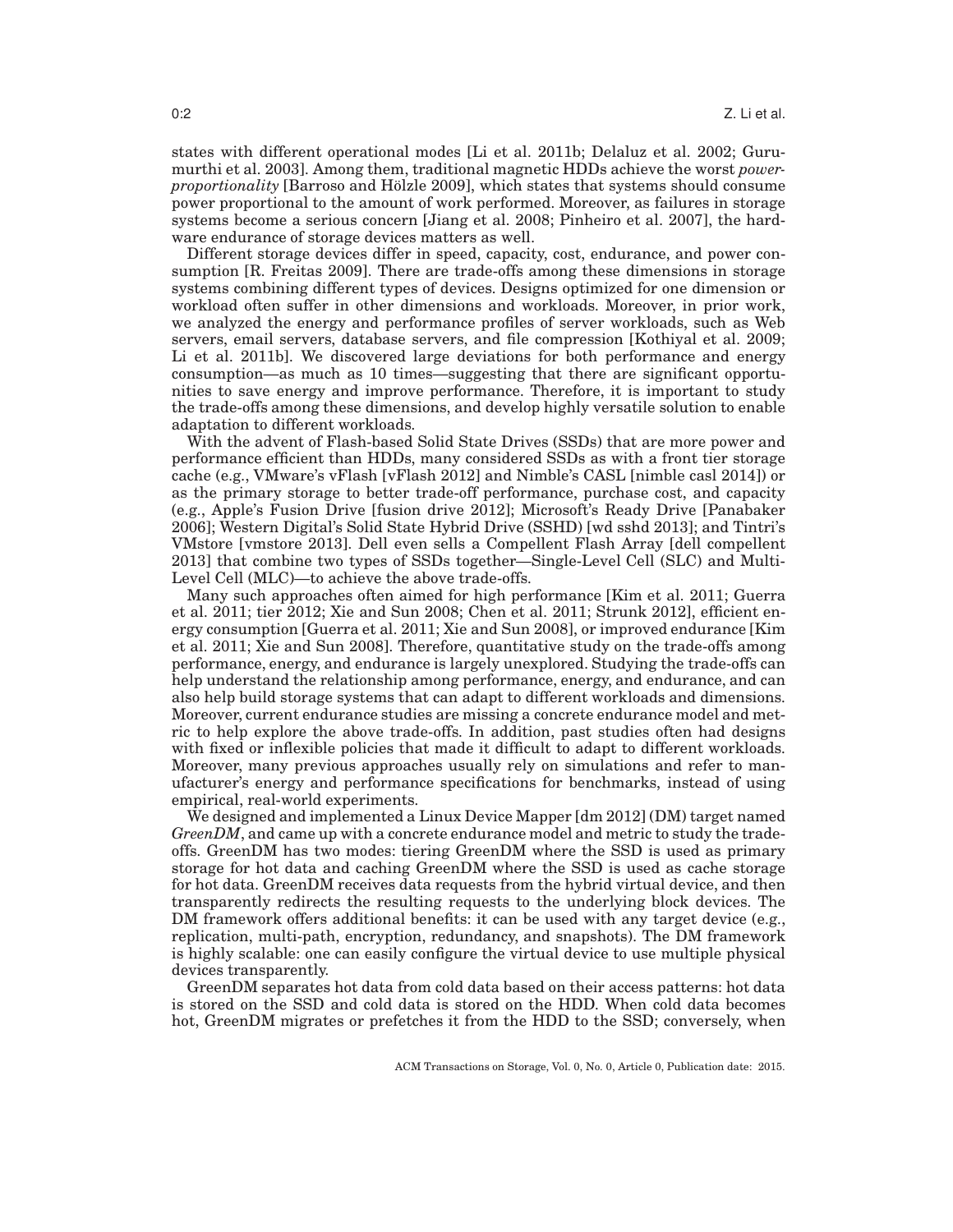hot data becomes cold or more space is needed for hotter data, GreenDM migrates or evicts colder data from the SSD to the HDD.

By utilizing the SSD for hot data before using the HDD, GreenDM improves performance and reduces energy use—as SSDs are typically faster and consume less energy than HDDs. To improve concurrency, GreenDM decouples the data movement between the SSD and the HDD. By keeping mostly cold data on the HDD, GreenDM can spin down the HDD at times and help reduce whole-system energy consumption. By counting the number of physical SSD reads and writes [M. Jung and M. Kandemir 2013; P. Desnoyers 2013] and the HDD start-stop cycles [Guenter et al. 2011], GreenDM tracks vital parameters that impact the endurance of the underlying storage devices. To enable adaptation to different workloads, GreenDM supports several versatile configuration parameters to determine the migration thresholds. These parameters can be tuned in accordance with the workloads and dimensions.

We have evaluated GreenDM with several workloads. We experimented with several configurable GreenDM parameters, analyzed the results, and demonstrated their impact on the trade-offs among performance, energy, and endurance. We also showed the importance of matching configuration parameters to specific workloads to tune the above trade-offs. In the FIU online trace workload, for example, we showed that tiering GreenDM achieved a higher throughput (58–142%) than Mylinear, but consumed more power (4–8%) and further reduced the SSD's endurance by 11–15% under certain conditions. We observed similar trends for caching GreenDM as well. We also demonstrated the importance of matching tunable parameters to different workloads to achieve better trade-offs among performance, energy, and endurance. For tiering GreenDM, a larger extent size (ES) lead to higher throughput and larger energy savings, but reduced the SSD's endurance further; for caching GreenDM, a too large extent size lead to lower throughput and lower energy savings, but it wore out the SSD faster.

Our contributions are four-fold: (1) we developed a device endurance metric; (2) we studied empirically the trade-offs among performance, energy, and device endurance for our hybrid drive (both tiering and caching modes); (3) we compared empirically the tiering and caching modes of the hybrid drive in several dimensions; and (4) we offered a versatile solution to enable adaptation to different workloads and dimensions for the system.

### **2. DESIGN AND IMPLEMENTATION**

We describe GreenDM's design and implementation in this section. Section 2.1 presents the design goals. Section 2.2 shows the system architecture. Section 2.3 details the design. Section 2.4 describes our power-management techniques. Section 2.5 describes the endurance model used for the trade-off study. Section 2.6 presents the implementation details.

## **2.1. Design Goals**

The work was motivated by several concerns in storage systems. With the advent of SSDs, there are now more opportunities to investigate these concerns. Specifically, with GreenDM, our design goals were as follows:

- (1) **Hybrid Drive:** we want to build a hybrid drive with efficient data management and additional power management as the benchmark system, where the SSD is used as either a primary storage or as a cache device.
- (2) **Trade-offs Study:** we would like to come up with a per-device endurance metric to help study the trade-offs.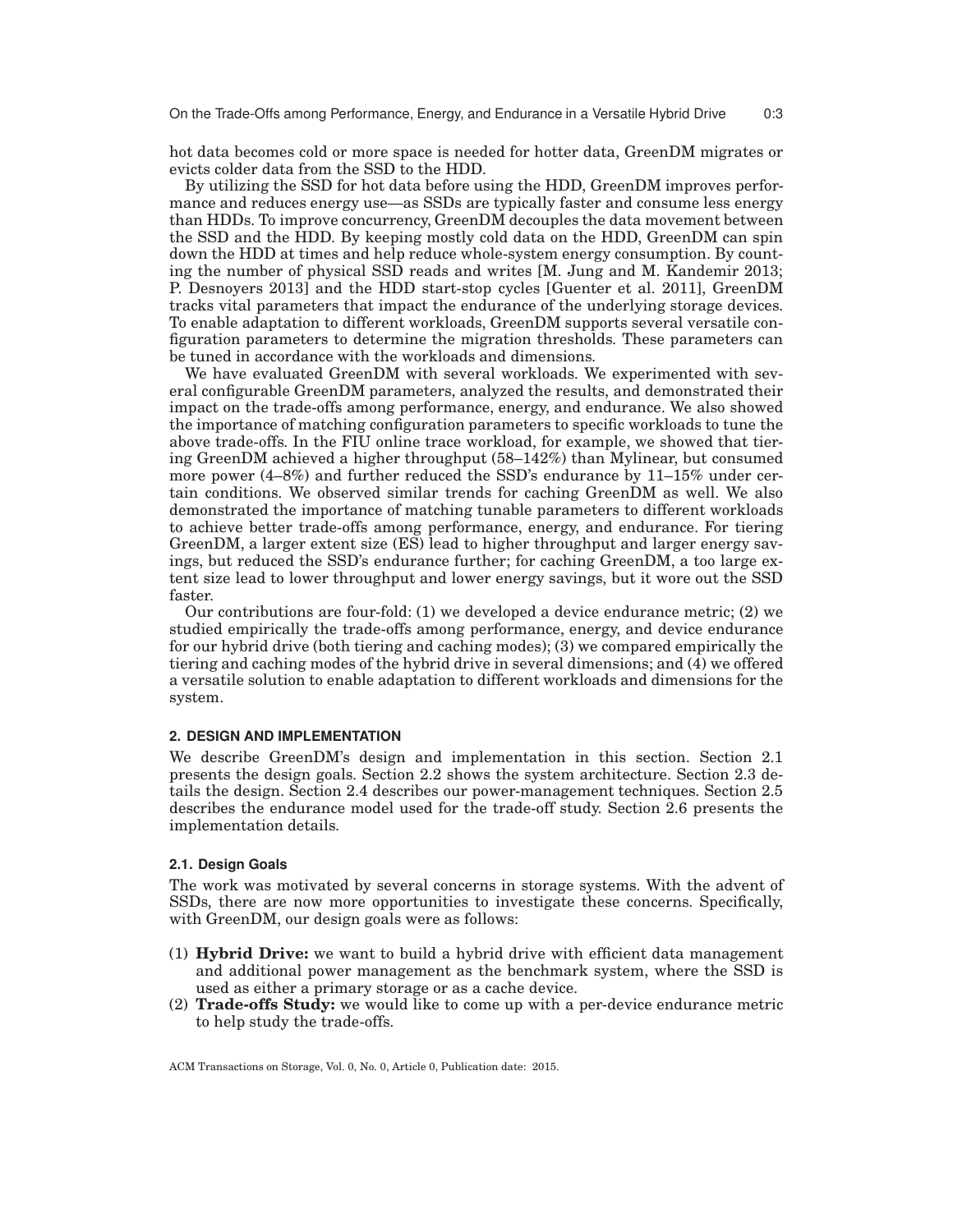(3) **Versatility:** we want to have versatile policies so that the system can adapt to different workloads.

To build the hybrid drive, GreenDM (1) migrates/prefetches hot data to the SSD, and migrates/evicts cold data to the HDD—useful in workloads that exhibit hot/cold I/O patterns; (2) decouples the data movement between the SSD and the HDD to improve concurrency between CPU and I/O; (3) optimizes the data management by serving I/O requests directly from RAM instead of the SSD whenever possible; (4) throttles data movement between the SSD and the HDD to control the overhead and effectiveness of migrations; (5) uses the lower-power SSD over the HDD and spins down the HDD when it is idle for a sufficient amount of time; and (6) is implemented in the Linux DM framework to be scalable. Note that in this work we did not primarily aim to design for superior performance, highly efficient energy consumption, or a large improvement to the device's endurance. Instead, the aforementioned techniques were intended for the purpose of building a hybrid drive so we could quantitatively study the trade-offs among performance, energy, and endurance.

To help study the trade-offs among performance, energy, and endurance, GreenDM counts and utilizes the number of SSD reads and writes and the number of HDD startstop (spin-up/down) cycles to estimate the devices' endurance. SSDs especially can wear out quickly and become less durable [Soundararajan et al. 2010], and a mechanical disk drive can only be spun down and up for a limited number of cycles [Joukov and Sipek 2008].

To achieve the versatility goal, GreenDM supports several controllable parameters so that the system can be tuned to different workloads.



### **2.2. Architecture**

Fig. 1. **GreenDM Architecture**. *The gray shaded areas are DM targets, usually implemented as loadable kernel modules.*

We implemented GreenDM in the Linux DM framework to benefit from its scalability and flexibility. Figure 1 shows our system's architecture. GreenDM has two modes: a tiering mode (Figure 1(a)) and a caching mode (Figure 1(b)). We detail GreenDM's internals in later sections. *Linear* is another existing DM target that linearly maps from the virtual storage address space to the physical one. GreenDM is scalable: it can be easily configured to use multiple drives with minor code change. However, to better study and understand the fundamental behavior of our hybrid drive, we used a two-drive setup in this paper: one SSD drive and one HDD drive.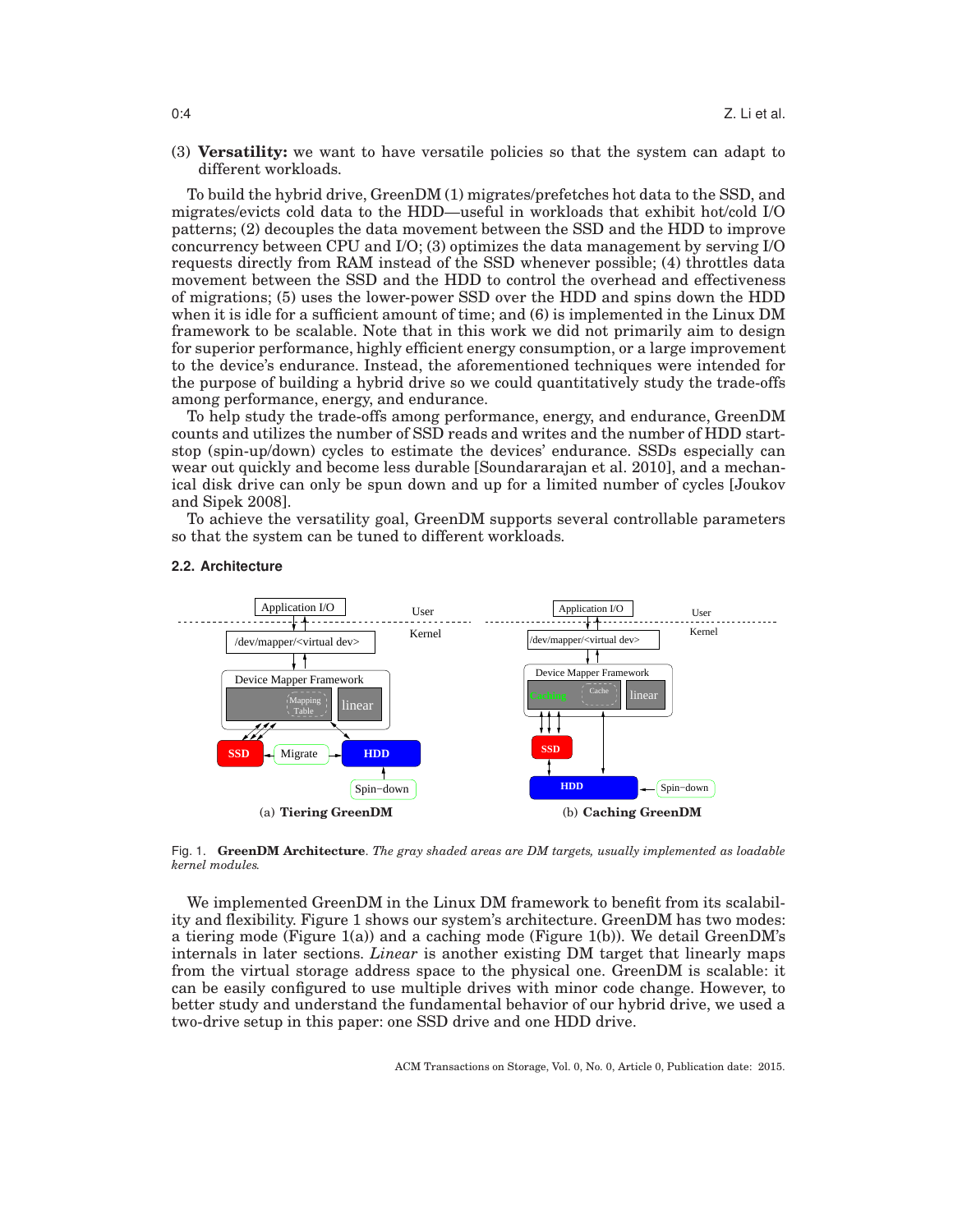

Fig. 2. **Data Management in GreenDM**. *The green arrows show the address translation work-flow from one Virtual/Cache Extent (VE/CE) to one Logical Extent (LE).*

GreenDM tries to keep hot data in the SSD so that the system benefits most from the SSD's superior performance and efficient energy consumption. To achieve this, GreenDM moves hotter data to the SSD, and moves colder data to the HDD as the working set changes over time. To guarantee the correctness of moving data around, tiering GreenDM uses a mapping table and caching GreenDM uses a cache entry to keep track of data movement. Figure 2 illustrates GreenDM's data management. Tiering GreenDM divides the Virtual Block Address (VBA) space and the Logical Block Address (LBA) space into *extents* that are multiple of the (4KB) page size for efficient data management. Caching GreenDM divides the space of the cache device and the primary device into extents as well. The Extent Size (ES) is a configurable parameter, but once configured, the size is fixed for the lifetime of the DM instance. Our extents are atomic units of data movement. Data management involves moving extents between the SSD and the HDD, and then updating the mapping table or the cache entry accordingly.

*Mapping table.* The mapping table is a core data structure in tiering GreenDM, as shown in Figure 2(a). It has four fields: LE ID, State, Usage Counter, and Time-stamp of the latest access. The LE ID identifies one LE. State represents the accessing state of each extent. The usage counter represents the number of total accesses. The timestamp records the latest access of one specific extent. The tiering GreenDM populates the mapping table lazily. With a new virtual drive, the table starts empty. The tiering GreenDM creates the mappings as the workload requires it. Compared to fully initializing the table with linear mapping, this approach provides more flexibility to data migration, especially when the workload is light. The tiering GreenDM uses a bit in the State field of each table entry to indicate if the entry is empty or not. The tiering GreenDM uses a bitmap to indicate whether the LEs on both drives are occupied or not. The mapping table and the bitmap together comprise the metadata of tiering GreenDM. Whenever a new VE is accessed, the tiering GreenDM first allocates one free LE and then sets the corresponding mapping entry and the bitmap field properly. To locate a free LE, the tiering GreenDM always starts from the lower LBAs so that it improves the SSD's utilization. To accelerate this operation, the tiering GreenDM maintains an in-memory only free list for free LEs on the SSD.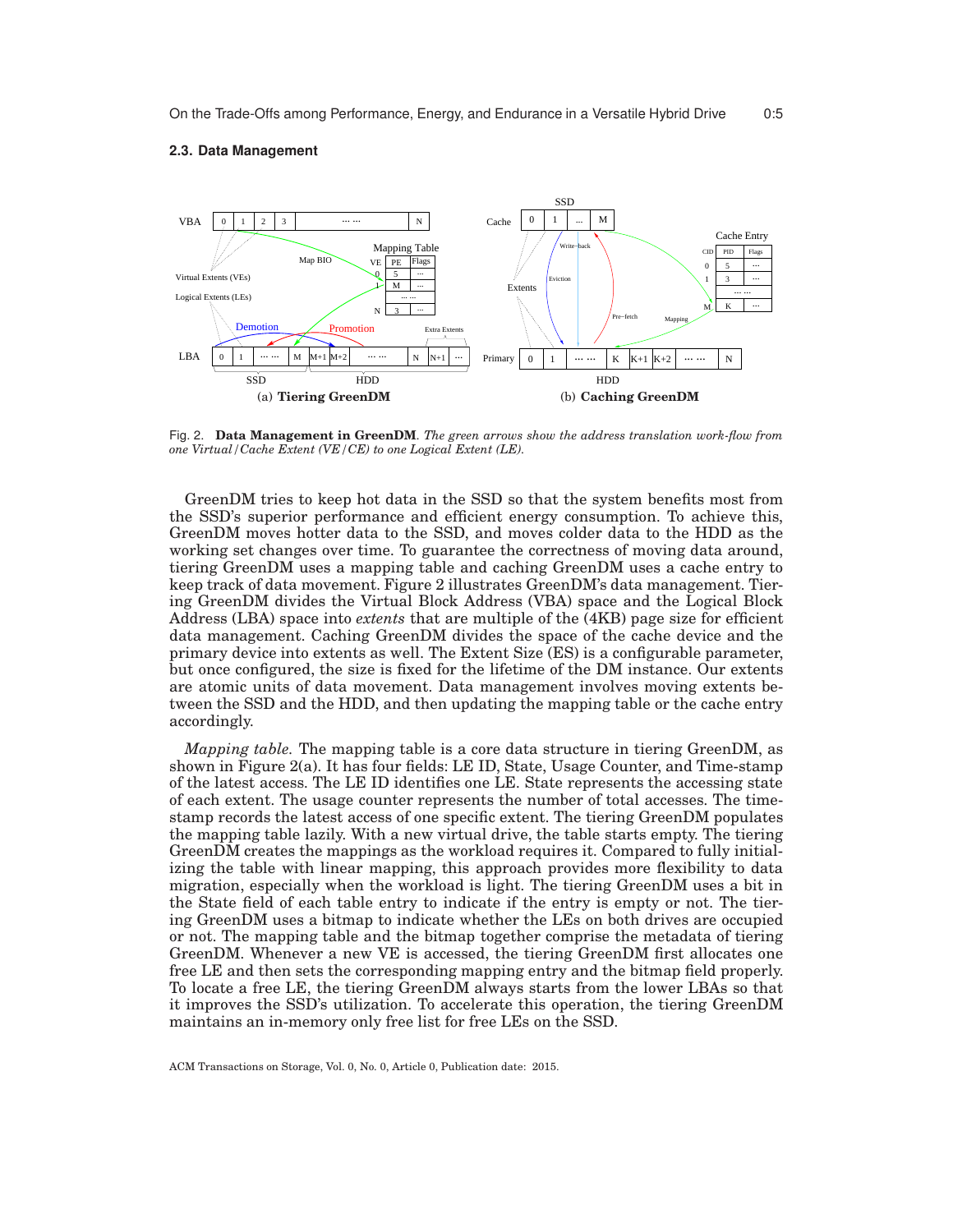*Cache entry.* The caching GreenDM uses a cache entry table instead, to help with data management, as shown in Figure 2(b). The cache entry table maintains mapping information only from the cache device to the lower-level device, and contains not only the four fields in the mapping table of the tiering GreenDM (i.e., extent ID, state, usage counter, and time-stamp of the latest access), but also a dirty flag to indicate whether a cached extent is updated or not. The cache entry table together with the bitmap comprise the metadata of the caching GreenDM.

*Data separation.* GreenDM separates hot I/Os from cold I/Os based on their access frequencies, and stores them separately to best utilize the tiering hybrid device. Temporal locality suggests that once an extent is accessed, it is likely that the extent will be accessed again soon. In the tiering GreenDM, active I/Os are served through the primary drive (i.e., SSD) and the mapping is established accordingly. Inactive I/Os are kept on the secondary drive (HDD). In the caching GreenDM, active I/Os are first served through the cache drive (SSD) and the cache entry table is updated accordingly. GreenDM is designed this way so that hot I/Os can be served mainly by the fast but smaller SSD, and cold I/Os are held on the slow but larger HDD drive.

*Data promotion and prefetching.* The tiering and caching GreenDM modes use the same method to move hot data. We name the hot data moving process *promotion* and *pre-fetch* in the tiering and caching GreenDM modes, respectively. Therefore, as an example, we focus here on illustrating the data promotion process of the tiering GreenDM. The same technique is used for the caching GreenDM data prefetching. To speed future accesses, promotions move hot LEs from the HDD to the SSD as the workload changes over time. To detect hot LEs on the HDD, GreenDM counts the number of I/O misses for every LE. An I/O is considered missed when the mapped LE resides on the HDD. An LE is considered hot if the number of I/O misses exceeds the Promotion Threshold (PT). The tiering GreenDM increases the LE miss count if two adjacent I/O accesses to the LE are within a Time Window (TW). Otherwise, the miss count is reset. The PT and the TW are both configurable parameters. Once GreenDM decides to promote a hot LE, it allocates a free LE on the SSD and enqueues the job to a promotion queue. The tiering GreenDM invokes a worker thread to keep dequeuing promotion jobs and copy data from source LEs to destination LEs synchronously. When the mapped LE of one VE is being promoted, accesses to the VE are suspended before being served; then the Tiering GreenDM updates the mapping table. The tiering GreenDM cancels promotion attempts under any of the following conditions: (1) the SSD is full, because promotion requires free space in the SSD; (2) the metadata is being flushed to disk, because promotion has to update the metadata; (3) the Maximum Concurrent Migration Limit (MCML) is reached, because we throttle migration; or (4) there is concurrent access on the extent that is to be promoted, because the extent is already being accessed. Thus, instead of accessing the SSD, the HDD is accessed. This may delay the HDD's spin-down and help maintain SSD's endurance, but increase access latencies.

*Data demotion and eviction.* The tiering and caching GreenDM modes use similar method to move cold data. We name the cold data moving process *demotion* and *eviction* in the tiering and caching GreenDM, respectively. Therefore, as an example, we focus on illustrating the data eviction process of tiering GreenDM in this paragraph. A similar technique is used for caching GreenDM data prefetching. Demotion moves cold LEs from the SSD to free LEs on the HDD. There are different ways to perform data demotion. One approach is to evict SSD LEs instantly when promotions are taking place but there are no free extents on the SSD. This approach adapts well to the workload changes. However, it can prolong the promotion I/O latencies, which is undesirable. Another alternative is to schedule demotion as a periodic background job. However,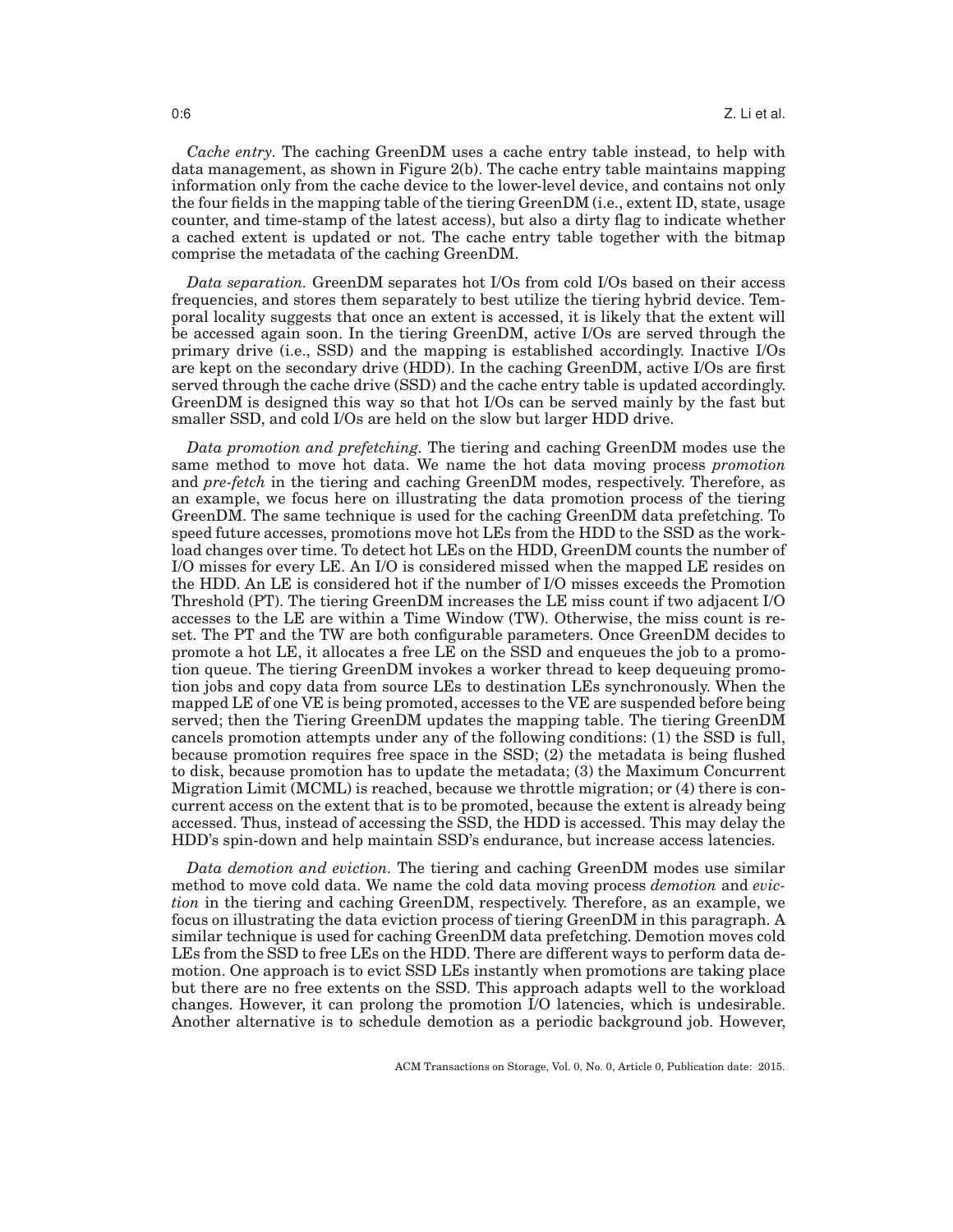this strategy is detrimental to energy efficiency because it has to wake up the HDD periodically. Instead, Tiering GreenDM schedules demotion in the background when the number of free LEs on the SSD drops to a configurable Low Threshold (LT). Once demotion is launched, it keeps demoting extents until the number of free LEs on the SSD reaches the configurable High Threshold (HT). The default value of HT is higher than the LT so that cold LEs are demoted efficiently in batch without constantly disturbing the HDD. When all LEs are mapped, the tiering GreenDM uses a small number of extra reserved extents in the HDD, as shown in Figure 2(a), to allow the demotion to find free LEs. Otherwise, data migration stalls if no free LE is found. The demotion thread uses the WSClock algorithm to find cold extents and updates the mapping table accordingly. Tiering GreenDM uses a device-mapper kernel thread called dm kcopyd, which copies data between disk drives asynchronously. There are two differences between tiering and caching GreenDM to move cold data. First, caching GreenDM looks up the cache entry table to decide the physical location for the eviction extent, instead of randomly finding one free extents in the HDD. Second, caching GreenDM does not need to reserve extra extents in the HDD for eviction to succeed, as it is guaranteed to map an extent from the SSD to the HDD.

*Data movement throttling.* GreenDM throttles data movement to improve throughput. Both the mapping table and the cache entry table have one field to count the number of accesses for each Logical Extent (LE). When the Promotion Threshold (PT) of one LE is reached, data promotion/eviction is attempted. The PT is configurable: (1) a larger PT can decrease the number of promotions/prefetchings and reduce the overhead, especially when there are lots of accesses; and (2) when the benefit of one promotion/prefetching exceeds the overhead, a larger PT reduces the potential benefits. Migration is also throttled by the Maximum Concurrent Migration Limit (MCML). The MCML specifies the maximum concurrent promotions/prefetchings and demotions/evictions. The MCML is tunable: (1) a larger MCML value can promote/prefetch hot I/Os to the SSD earlier and prepare free SSD extent slots earlier to benefit future accesses; and (2) a larger MCML value can potentially choke the system as ongoing data movements can freeze other I/O requests. Demotion/Eviction tries to maintain [LT, HT] free extents in the SSD so that promotion/prefetching can just use the free extent instead of waiting for demotion/eviction to proceed. Demotion/Eviction is designed to decouple from promotion/prefetching to improve interleaving between CPU and I/O.

*Read/Write Policy.* In a tiering system, since the SSD is used as primary storage, reads and writes access the data from the current location either on the SSD or HDD according to the mapping table. Cold data migrates to the HDD and hot data eventually migrates to the SSD using kernel threads. In a caching system, reads and writes access data from the SSD if the data is still there, else from the HDD. If it is an SSD write hit or if there is a write to any of the I/Os that are served from RAM, the system stores information of the pending write-back I/O in a queue, and an asynchronous write-back kernel thread wakes up to flush dirty writes from the SSD to the HDD. To control the rate of the write-back process, our caching system removes duplicated, queued write-back I/Os and caps the maximum queue size. The queue is not blocking the whole system because our experiments show that the queue is around 1/3 full under pressure test. The current policy can help illustrate the negative effects of the caching write back policy compared with the tiering system that requires no write back at all. The implementation detail of the caching's write policy is based on the eviction process for easy data management. I/O access can be slow down during write-back activity.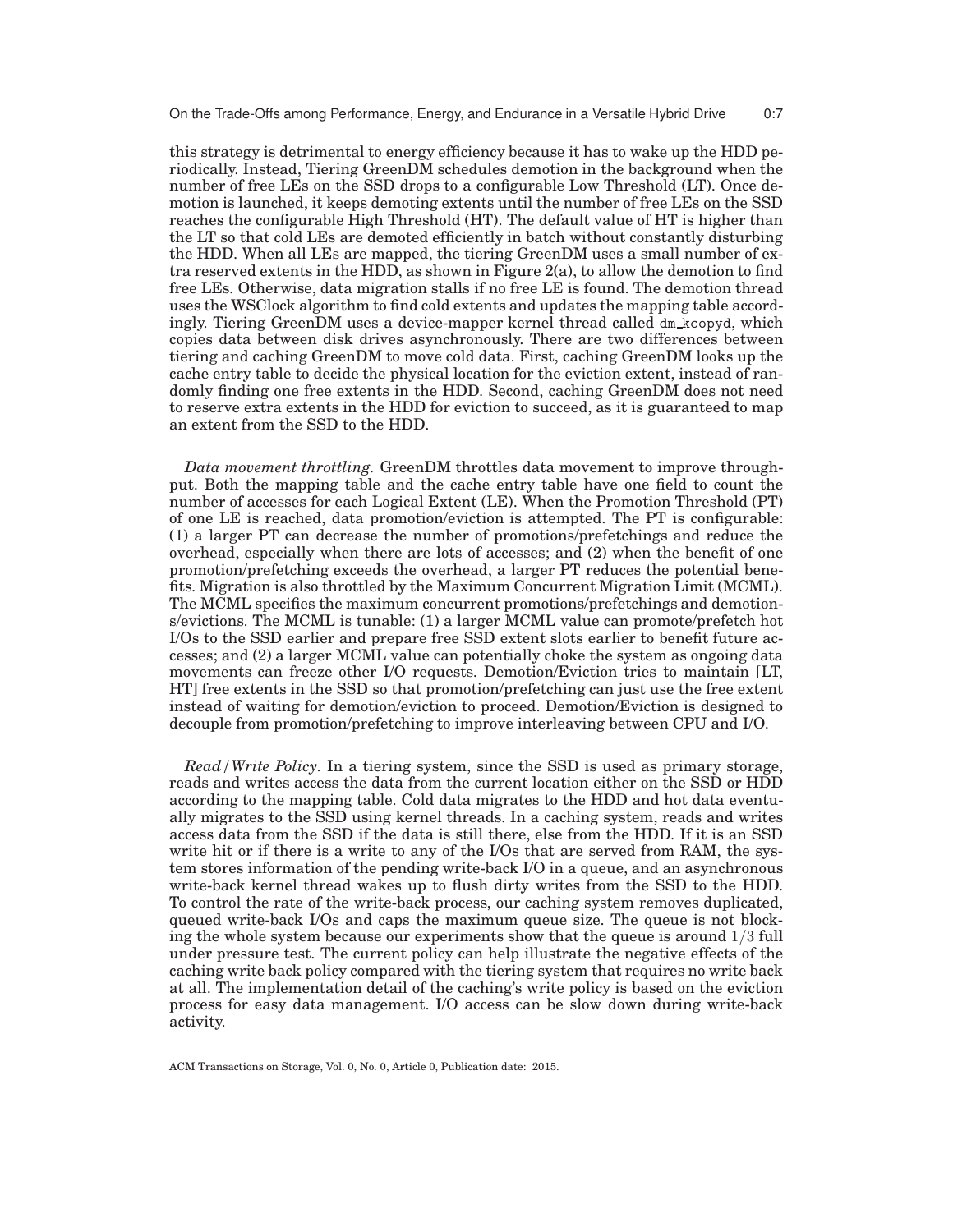| Abbrev.     | <b>Name</b>                         | <b>Ex.</b> Values |
|-------------|-------------------------------------|-------------------|
| ES          | Extent Size (in 4K units)           | 4K, 16K, 64K      |
| PT          | Promotion Threshold                 | 1, 2, 4, 8        |
| <b>MCML</b> | Max Concurrent Migration Limit      | 2, 4, 8, 16, 64   |
| SP          | Spin Down Policy                    | On, Off           |
| T T         | Low Threshold of demotion/eviction  | 32, 64            |
| HT          | High Threshold of demotion/eviction | 64, 128           |
| TW          | Time Window length (sec)            | 30,60             |

Table I. GreenDM Parameters and Abbreviations

*Serving directly from RAM.* To save I/Os, GreenDM serves buffered I/O requests directly from RAM instead of the SSD in case of a successful promotion/prefetching. The size of the RAM buffer is equal to the size of the hot LE. When a hot LE is being promoted/prefetched, I/Os mapped to it will be pending before being served. A naïve approach to serve the pending I/Os is to first move one LE from the HDD to the SSD, and then access the SSD again to serve the pending I/O requests one by one. However, this approach triggers more SSD accesses than needed. Instead, GreenDM first reads the LE data from the HDD to RAM; then, GreenDM serves pending I/Os directly from RAM, before the LE data is written to the SSD. GreenDM invokes the DM API bio endio to indicate that the I/O request was served. For each pending I/O, this saves one SSD I/O cycle by serving directly from RAM. This approach can save many SSD I/Os because when a LE is hot, it is likely to be accessed many times even during the short period of promotion/prefetching. If there are more I/Os accessing the same LE while data is being flushed from RAM to SSD, GreenDM suspends these I/Os in the queue and serves them from the SSD as usual.

*Versatility.* To enable adaptation to different workloads, GreenDM supports several configurable system parameters: ES, PT, MCML, SP (spin-down policy), LT, HT, and TW. Table I summarizes the parameters in more detail. All parameters can be set at the user level. The ES can be set in the GreenDM configuration file before the tiering hybrid drive starts service. The users can set the remaining parameters at any time by accessing the corresponding Linux debugfs entries.

## **2.4. Power Management**

In addition to the above data-management techniques, our GreenDM manages the power consumption of the system to save energy. First, GreenDM saves energy simply by using the SSD in preference to the HDD. To further save power, when the HDD is idle, GreenDM spins down the drive [Zhu et al. 2005]. The side effect of this spin-down is two-fold: (1) it takes time for a spun-down disk to spin back up, and (2) it reduces the HDD endurance if the HDD is spun up and down too frequently as each (mechanical) HDD has a limited number of start-stop cycles. GreenDM spins down the disk when it is idle for at least five seconds, configured by hdparm. We chose five seconds because it is the time it takes to spin down the HDD we used. The smaller the time-out latency is, the more aggressive the HDD spin-down policy is. When there is access on the spundown disk, it spins up automatically.

### **2.5. Endurance Model**

Table II. Devices Wear-out Limits

|            | Limits                        |  |  |
|------------|-------------------------------|--|--|
| <b>SSD</b> | 36,500 GB writes              |  |  |
| <b>HDD</b> | $300,000$ spin up/down cycles |  |  |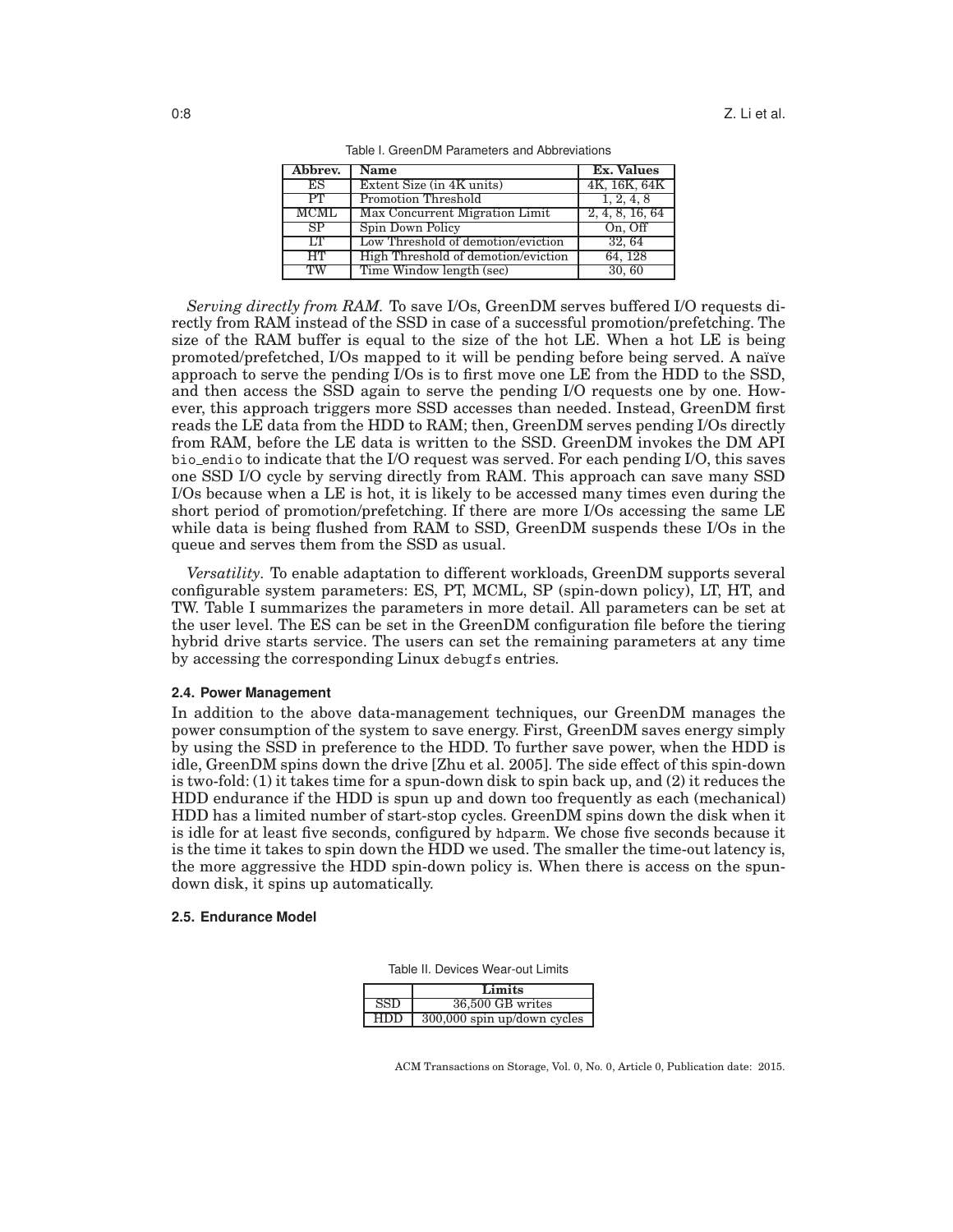This subsection describes the endurance model we used for the trade-off study.

GreenDM explores the endurance model for both the SSD and the HDD. For the HDD, GreenDM utilizes the number of start-stop cycles as the major factor towards endurance.

For the Flash-based SSD, it suffers from the endurance problem because Flash device requires one block erasure operation before the block can be rewritten. There are different levels of failure modes [P. Desnoyers 2013; Kadav et al. 2009; M. Jung and M. Kandemir 2013]. In failure mode I, the ECC can successfully correct the device bit errors. It happens when the device is not erased beyond the specified maximum value. In failure mode II, the bit error rate goes beyond the ECC's correction capability, but the device is still within the retention period. This can happen when the device is erased beyond the specified maximum value. In failure mode III, even the device goes beyond the retention period. In this work, we examine the SSD endurance within failure mode I.

An SSD's endurance depends on many internal (often proprietary) parameters, some of which are hard or impossible to measure: internal write-amplification factor, wearleveling techniques, FTL's effectiveness, garbage collection algorithms, reserved space, internal caching, and more. In this paper, we do not attempt to measure these internals. Instead, to help estimate the SSD's endurance, we used 4KB as the default SSD page size, counted each page access (read and write) to the SSD, and formalized our endurance model to study the trade-offs among performance, energy, and endurance.

Moreover, as the real-time endurance relies heavily on the history usage of the devices, GreenDM utilizes delta endurance metrics for both SSD and HDD to show the endurance reduction of each device in any configured experiment. We summarize the endurance models as follows:

$$
Endu_{ssd}(t) = 1 - \frac{writes(t)}{Limit_{ssd}}(t > 0)
$$
\n<sup>(1)</sup>

$$
Endu_{hdd}(t) = 1 - \frac{\#startstop(t)}{Limit_{hdd}}(t > 0)
$$
\n(2)

$$
\Delta End u_{ssd}(\Delta t) = \frac{\Delta writes}{Limit_{ssd}}(\Delta t > 0)
$$
\n(3)

$$
\Delta End u_{hdd}(\Delta t) = \frac{\Delta#startstop}{Limit_{hdd}}(\Delta t > 0)
$$
\n(4)

$$
0 \le End u_{ssd}(t), End u_{hdd}(t) \le 1(t > 0)
$$
\n
$$
(5)
$$

 $Endu_{ssd}(t)$  and  $Endu_{hdd}(t)$  represent the endurance metric of the SSD device and the HDD device, at time t, respectively.  $\Delta Endu_{ssd}(\Delta t)$  and  $\Delta Endu_{hdd}(\Delta t)$  represent the delta endurance (i.e., the endurance reduction) of the SSD device and the HDD device during the time period  $\Delta t$ , respectively. The endurance of the SSD at time t is represented by 1 minus the fraction of writes performed at time  $t$  (i.e.,  $writes(t)$ ) and the total writes limit (i.e.,  $Limit_{ssd}$ ). The more writes are performed, the less durable the SSD is. Note that reads also affect the SSD's endurance because erase operations can happen once read disturbance correction kicks in [M. Jung and M. Kandemir 2013]. Since this is fairly recent reported result and there is no quantitative study on the endurance effects of the read disturbance, in our work, we convert the effect of reads to writes based on several certain configurable ratios (e.g., endurance effects caused by reads is calculated by reads/10 and reads/100). The endurance of the HDD at time t is represented by 1 minus the fraction of start-stop cycles performed at time  $t$  (i.e.,  $#startstop(t))$  and the total cycles limit (i.e.,  $Limit_{hdd}$ ). The more the device performs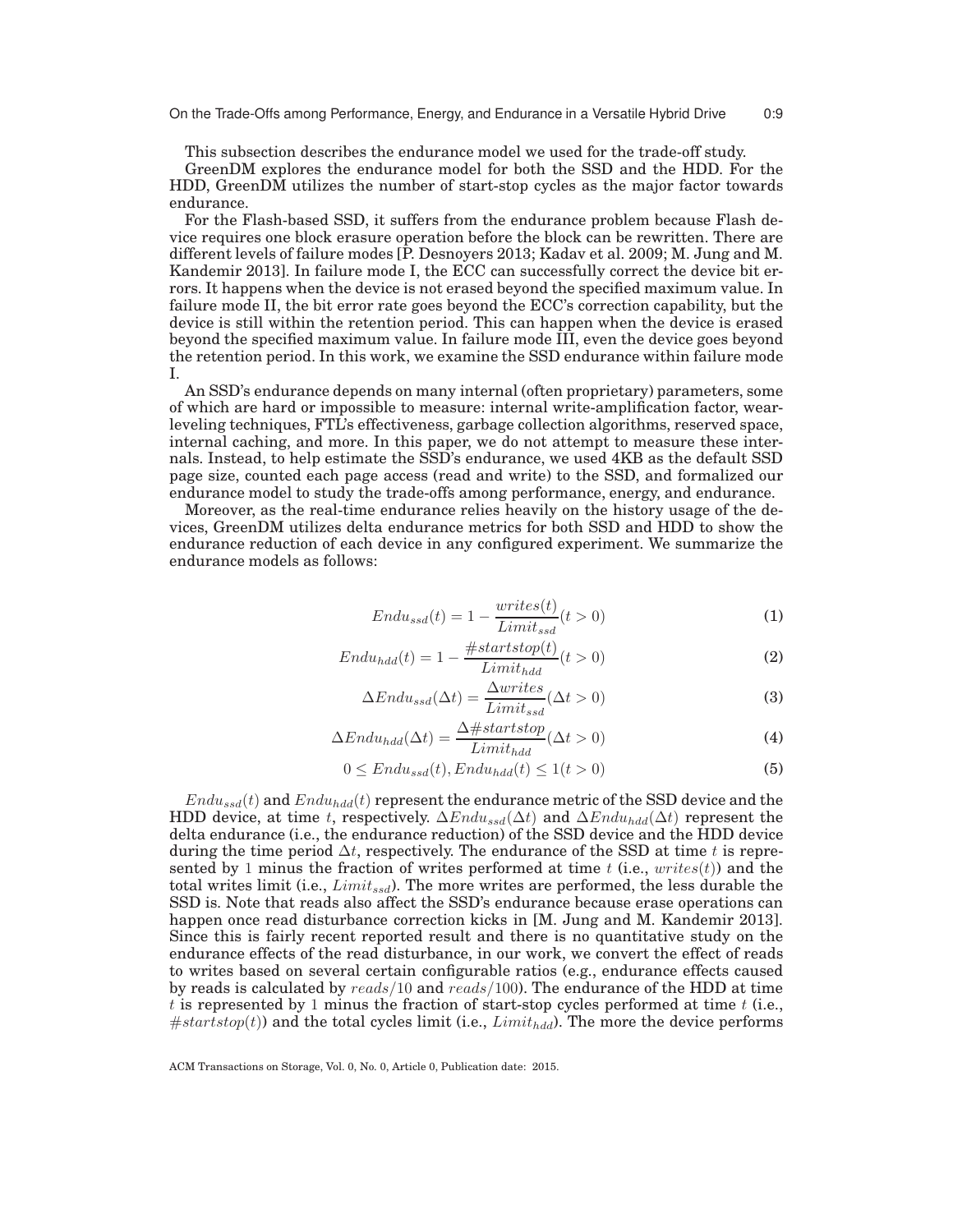start-stop actions, the less durable the HDD is, and the closer it is to failing. We show the limits for both SSD and HDD in table II based on the vendor data-sheet.

To simplify the understanding and use of our endurance metric, we define  $eu$  as the unit for the endurance models as shown in Equation 5. We define endurance on a scale of one million parts. The higher the value is, the more durable the device is: a value of 1,000,000 is given to brand new drive that is unlikely to break under failure mode I, and a value of 0 is given to a drive that is almost certain to break under failure mode I in the very near term. For example, a reduction of a device's endurance by  $1,000eu$ means that the probability of a device's failure has increased by  $\frac{1,000}{1,000,000}$  or 0.1%.

#### **2.6. Implementation Details**

*Concurrency control.* The Linux DM framework supports concurrent block accesses. Since data movement is performed in the back-end, it is possible that data movement and an incoming I/O compete for the same extent. GreenDM uses a spin-lock to protect critical resources, and creates one atomic counter for each extent to ensure that before GreenDM moves data, all I/O requests on associated extents are completed. This counter is incremented once per access on the extent, and is decremented for each I/O request that is finished. If GreenDM observes that the counter of one specific extent is larger than zero, it drops the data movement attempt. If the incoming I/O happens to be in the extent that data promotion/prefetching is going to be performed, GreenDM delays the I/O by putting it into a queue and serve it later. If the incoming I/O happens to be in the extent that data demotion/eviction is going to be performed, GreenDM cancels the data demotion/eviction.

*Metadata management.* Metadata (e.g., mapping table and bitmap for tiering GreenDM and cache entry table and bitmap for caching GreenDM) is critical for a datamovement based approach. GreenDM stores metadata in RAM for frequent accesses. In case of a power outage, the system may be inconsistent and lose persistent data. Therefore, GreenDM periodically flushes metadata to the SSD for recovery. GreenDM also replicates metadata on the HDD for redundancy. In case of failures, GreenDM reads the latest metadata checkpoint from one of the persistent drives into RAM. We discuss limitations of the in-memory metadata management in Section 5.

*Statistics export.* To better analyze the dynamic mappings of block I/Os, the effectiveness of data movements, and the status of the running system, GreenDM exports several kernel-space statistics to user space. We implemented such an interface through Linux's debugfs with the support of the seq\_file interface. GreenDM places all debugfs files and directories for GreenDM under green debugfs root. GreenDM creates a debugfs entry named "stats" to collect statistic information of the running system (e.g., the SSD hit ratio, the number of promotions/prefetchings and demotions/evictions, the system status, etc). GreenDM creates a debugfs entry named "table" to export the mapping table or the cache entry table to user level. These statistics were helpful during the development and analysis phases.

*Development cost.* We spent two years on this project. We developed around 3,500 LoC in kernel space for the tiering GreenDM, and wrote around additional 500 LoC in kernel space for caching GreenDM. We developed fewer than 100 LoC to add statistics counters for Linear. We used Auto-pilot [Wright et al. 2005] to help benchmarking, but further developed an additional 2,000 LoC in Bash and Python to assist in benchmarking and analysis. To automate raw data parsing and plotting, we developed another 2,000 LoC in Bash and Python. To help profiling the performance, we developed another 1,000 LoC in Python. We also developed around 500 LoC in C++ to replay the traces.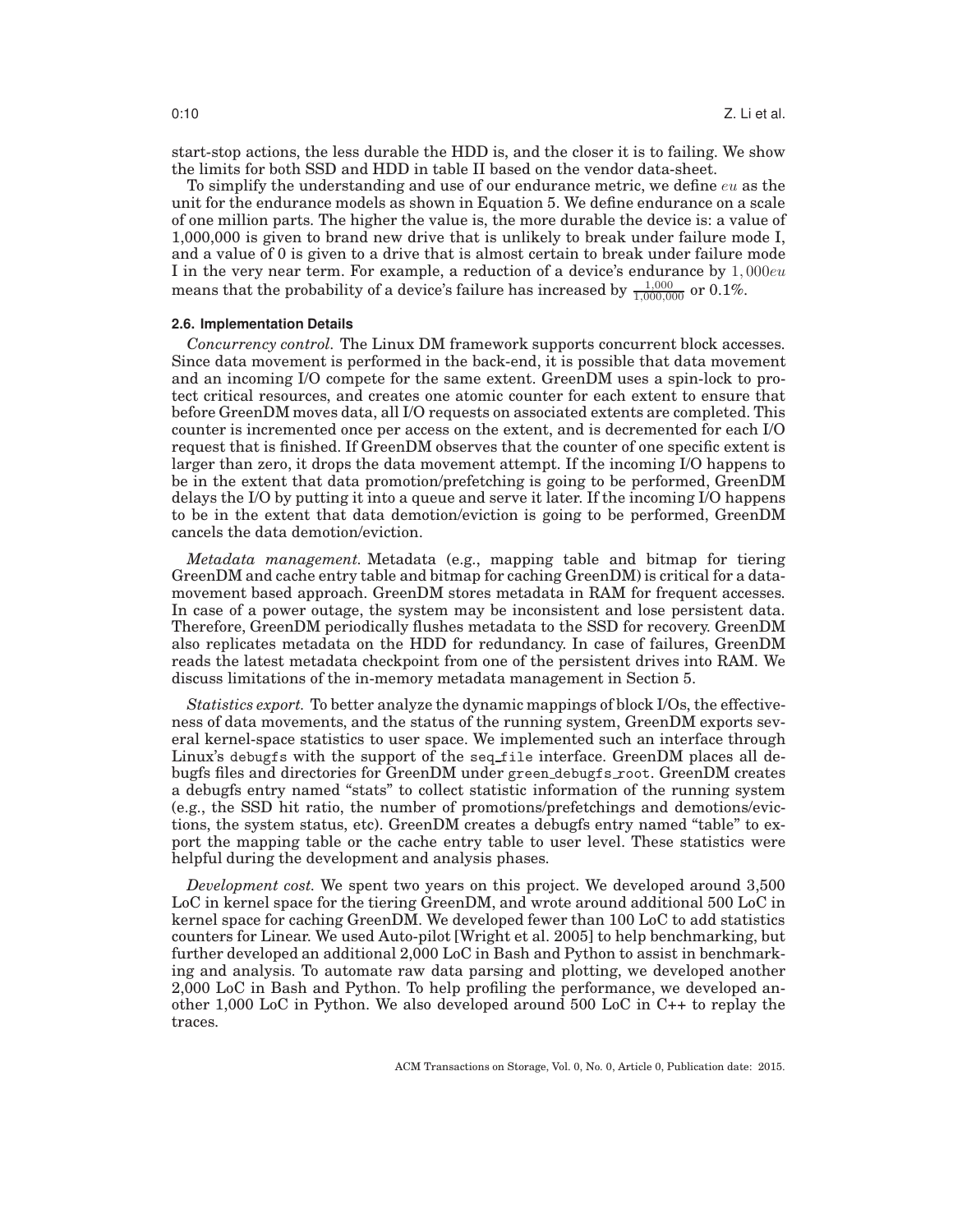| Workload   | <b>Drive</b>     | Reads     |        | Writes       |        |
|------------|------------------|-----------|--------|--------------|--------|
|            | <b>Size</b>      | Total     | Avg Sz | Total        | Avg Sz |
| Web-search | 32 <sub>GB</sub> | 1.055.236 | 16KB   | 212          | 8KB    |
| FIU online | 8GB              | 655.526   | 8KB    | 786<br>4.211 | 4KB    |

Table III. Trace Workloads Summary

# **3. EVALUATION**

Our evaluation aim to answer the following questions:

- (1) What are the tiering and caching GreenDM performance, energy, power, and endurance results compared with other baselines under various workloads?
- (2) What are the trade-offs among performance, energy, power, and endurance?
- (3) How much do different tunable parameters affect the trade-offs among performance, energy, and endurance under various workloads?
- (4) How much does the capacity ratio of the SSD as a fraction over the total capacity affect both tiering and caching GreenDM in terms of throughput and device endurance?

# **3.1. Experimental Setup**

We experimented on two identical Lenovo® ThinkCenter computers. Using lmbench [Brown and Seltzer 1997], we verified that the performance difference of the two machines was within 2%; and that the power consumption difference was within 1.6%. Each server has 4GB RAM and one  $Intel(\mathbb{R})$  Core<sup>TM</sup> 2 Quad 2.66GHz CPU. We configured the BIOS identically on both machines. As energy consumption is important to our study, we used the default "ondemand" CPUFREQ governor [Zhu and Mueller 2004] and the default "menu" CPUIDLE governor [Li and Belay 2007]. We kept all CPU cores online by default. Our tiering hybrid drive consists of an Intel SSDSA2CW300G3 300GB SSD and a Seagate ST32000641AS 2TB HDD. We used only the middle portion of the HDD's LBA space to average out any ZCAV [zcav 2014] effects. The OS, using a Linux 3.5.0 kernel, ran on a separate SATA drive. We prepared several baselines: (1) SSD-only drive; (2) HDD-only drive; and (3) a linear tiering hybrid drive (i.e., *Linear*) that linearly maps from the VBA space to the LBA space. We added a few statistics counters to Linear and named it *Mylinear* in our experiments. We set the DM split io option so that I/Os are split based on the Extent Size (ES). We used 1/4 as the default ratio for the SSD partition size out of the total drive size for our hybrid drive. The ratio is just one example for us to study the trade-offs among performance, energy, and endurance for the hybrid drive; it also keeps the SSD size relatively small compared with the workload's working set size. Note that for the caching GreenDM, since the SSD capacity is not counted toward the total capacity, the HDD capacity has to be expanded to build the same amount of total capacity. We further used 1/8 in Section 3.6, as the new SSD capacity ratio over the total capacity, to show different effects.

We connected each computer to a WattsUP Pro ES in-line power meter [Wattsup 2010], which measures the energy drawn by a device plugged into the meter's receptacle. The power meter uses non-volatile memory to store measurements every second. Its resolution is 0.1 Watt-hours (1 Watt-hour = 3,600 Joules) for energy measurements. The accuracy is  $\pm 1.5\%$  of the measured value plus a constant error of  $\pm 0.3$  Watt-hours. Its resolution for power measurements is 0.1 Watts. We used the wattsup Linux utility to download the recorded data from the meter over a USB interface to the test machine.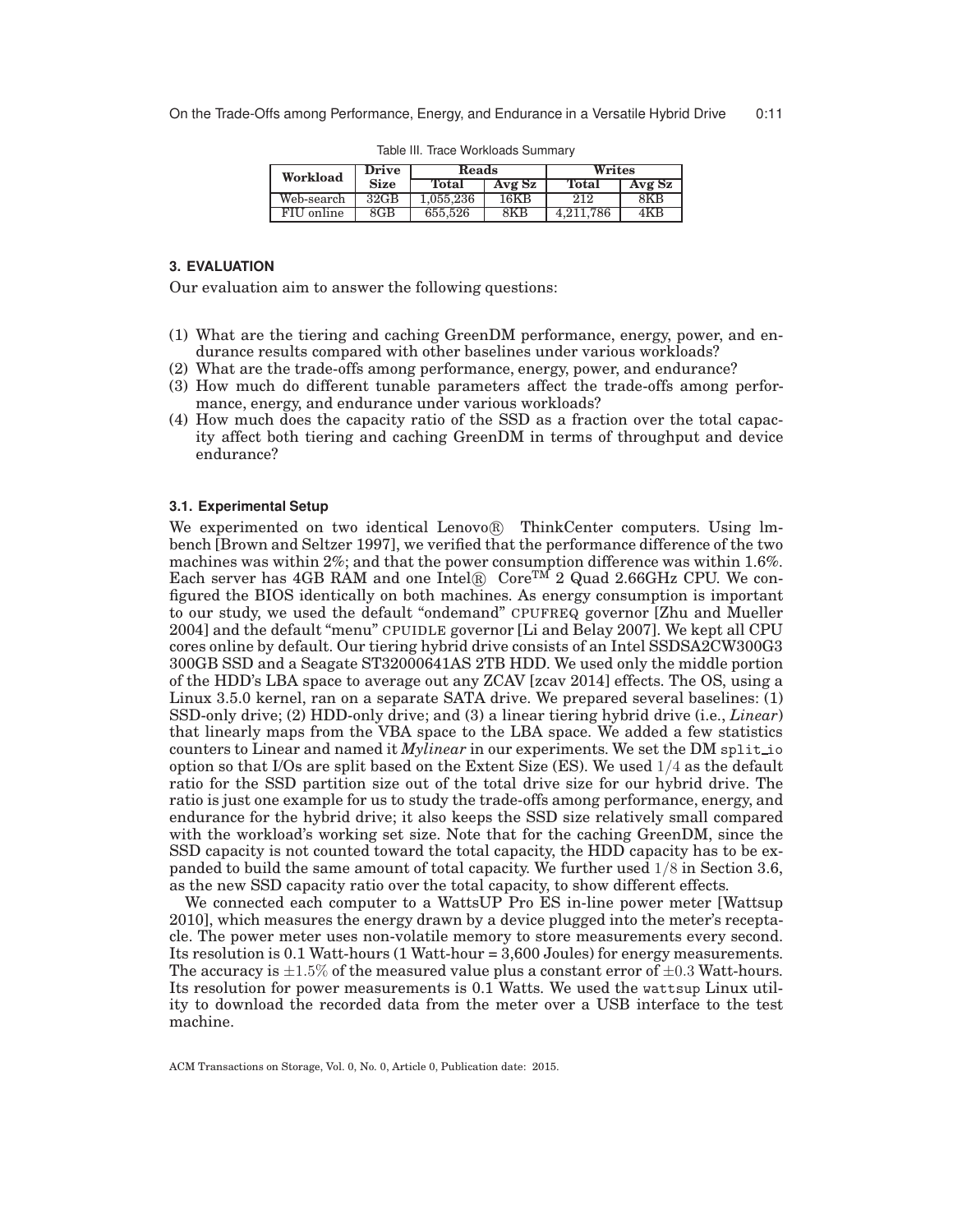

Fig. 3. **Web-Search Trace Replay Results**. We configured ES to 1MB in GreenDM, to help with sequential prefetching. HDD spin-down was enabled for all.

# **3.2. Benchmarks**

We evaluated GreenDM (both tiering and caching) carefully with three general purpose workloads: (1) Web-search trace workload; (2) FIU's online trace workload; and (3) File-server workload. We used the Web-search and FIU online trace workloads from the UMass Trace Repository [UMassTraceRepo 2009] and the FIU Trace Repository [FIUTraceRepo 2011], respectively. We summarized these traces' parameters in Table III. Note that the drive sizes are sized to meet the storage requirements of the two workloads, respectively. We used the File-server workload from Filebench [Filebench 2011].

GreenDM's effectiveness depends on the degree of data locality the workload exhibits. Therefore, for the File-server workload, we varied the frequency that files are accessed using Filebench's Gamma distribution [Wilson 2008; gamma distribution 2014].

In this paper, to understand our GreenDM's behavior under different conditions, we focused on parameters that tend to have more impact on the trade-offs among performance, energy, and endurance of the tiering hybrid drive. Thus, for example, we tuned ES, PT, and MCML values for different workloads while keeping the default values for other parameters (i.e., TW=60, LT=64, HT=128). Specifically, we varied: (1) the Promotion Threshold (PT) and the Maximum Concurrent Migration Limit (MCML)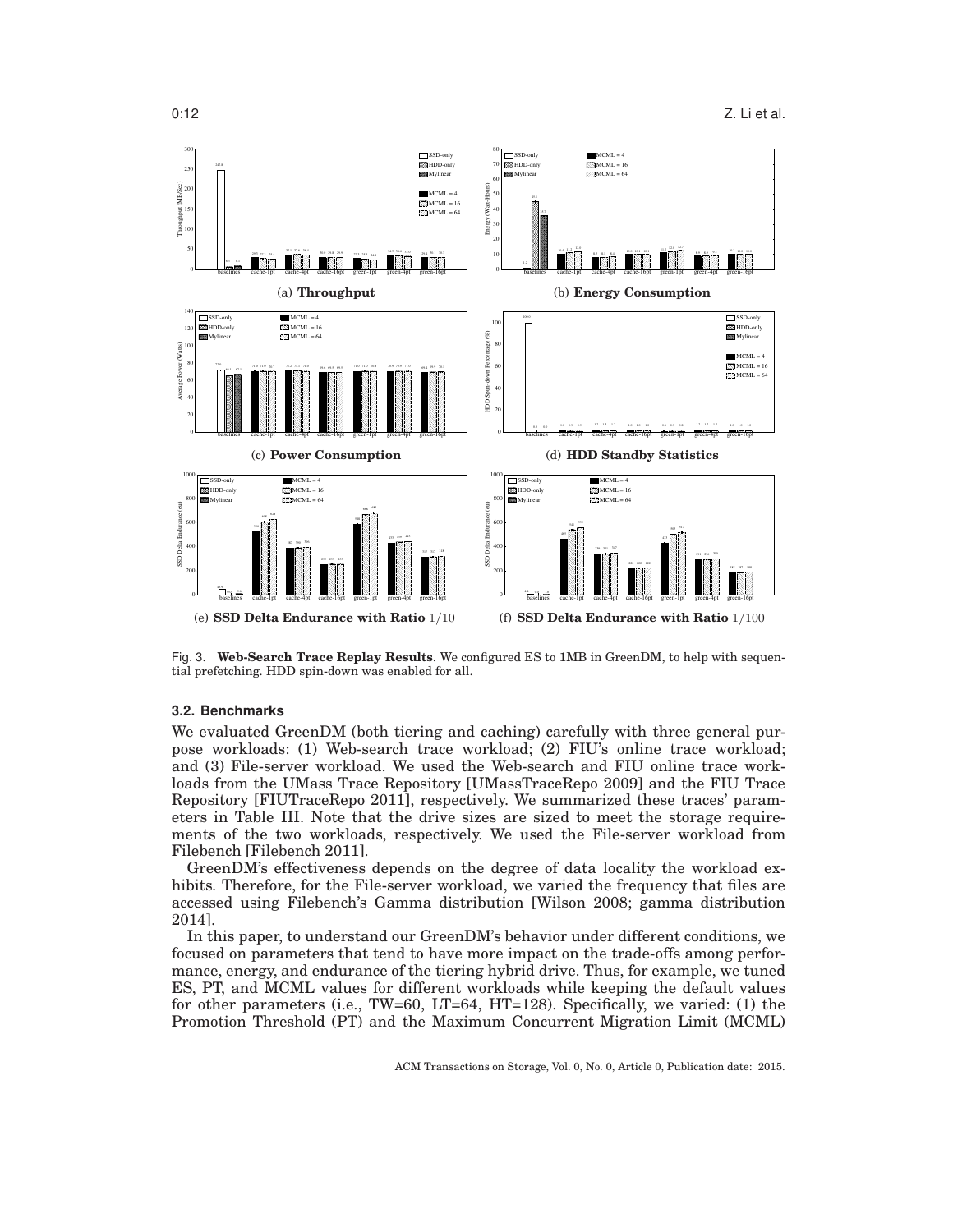values for the Web-search trace workload; (2) the Extent Size (ES) for the FIU online trace workload; and (3) the MCML and the Gamma values for the File-server workload. To reduce side-effects due to the SSD's Garbage Collection (GC), we issued the TRIM [M. Wei and L M. Grupp and F. E. Spada and S. Swanson 2011] command to the SSD before each experiment. The results we show are general to illustrate the effects of tuning parameters.

We ran all tests a minimum of three times unless otherwise noted. We computed the standard deviations and presented as error bars in figures. we discuss and explain the larger standard deviations below. We used Autopilot [Wright et al. 2005] to automate the benchmarks.

# **3.3. Web-Search Trace Workload**

We replayed the UMass Web-search trace with our own tool in synchronous mode, without introducing any delay between two consecutive I/O requests. Since the trace is block-level, we disabled the OS buffer cache in this experiment. To meet the storage requirement, we set up the tiering and caching hybrids with 32GB storage (i.e., 8GB SSD storage). We scanned the device initially to fill the mapping table such that it could represent a more realistic situation where the mapping table was not initially empty. We present the results in Figure 3. To avoid repeated discussions, we describe the tiering GreenDM as an example.

Figures 3(a), 3(b), and 3(c) show that: (1) the SSD-only drive achieves the highest throughput, the lowest energy consumption, and the highest power consumption; (2) the HDD-only drive achieves the lowest throughput, the highest energy consumption, and the lowest power consumption; (3) tiering hybrids achieve throughput, energy and power consumption in the middle; and (4) among tiering hybrids, various GreenDM configurations achieve higher throughput, lower energy consumption, and higher power consumption compared with Mylinear since the real-world Web-search trace exhibits many hot and cold I/O patterns for GreenDM to manage. Figure 3(d) shows that the HDD is rarely spun down for all benchmarks when the disk spin-down in enabled. The reason is that this workload exhibits high randomness and therefore keeps the HDD active most of the time. Thus, the incurred reduction to the HDD's endurance can be ignored. Figures 3(e) and 3(f) show that: (1) the HDD-only drive does not reduce the SSD's endurance since no I/O accesses the SSD; (2) the Mylinear tiering hybrid drive wears out the SSD the slowest since part of the I/Os goes to the HDD; (3) the GreenDM tiering hybrid drive wears out the SSD the fastest since data migration causes lots of SSD reads and writes; and (4) the SSD-only drive reduces the SSD endurance in the middle since there is no data migration at all.

We now focus our study on the trade-offs for tiering hybrid drives.

Higher throughputs lead to larger energy savings, as shown in Figures 3(a) and 3(b). The reason is that it takes less time to finish the same amount of work when the throughput is higher and the system-level average power consumption between GreenDM and Mylinear is close (see Figure 3(c)).

There are trade-offs between performance and power consumption. As shown in Figures 3(a) and 3(c), GreenDM achieves higher throughput (198–325%) than Mylinear, but consumes slightly more power (5%) since the faster SSD I/Os indirectly keep the CPU and RAM busier, and shift the bottleneck a bit towards the CPU. This keeps the system more active during the run, and shows the trade-off relationship between performance and power consumption for this workload. Note that the SSD-only based system consumes a little bit higher power (1%) than GreenDM because it makes the CPU and RAM even busier.

There are trade-offs between performance and the SSD endurance. As shown in Figures 3(a), 3(e), and 3(f), GreenDM achieves higher performance than Mylinear, but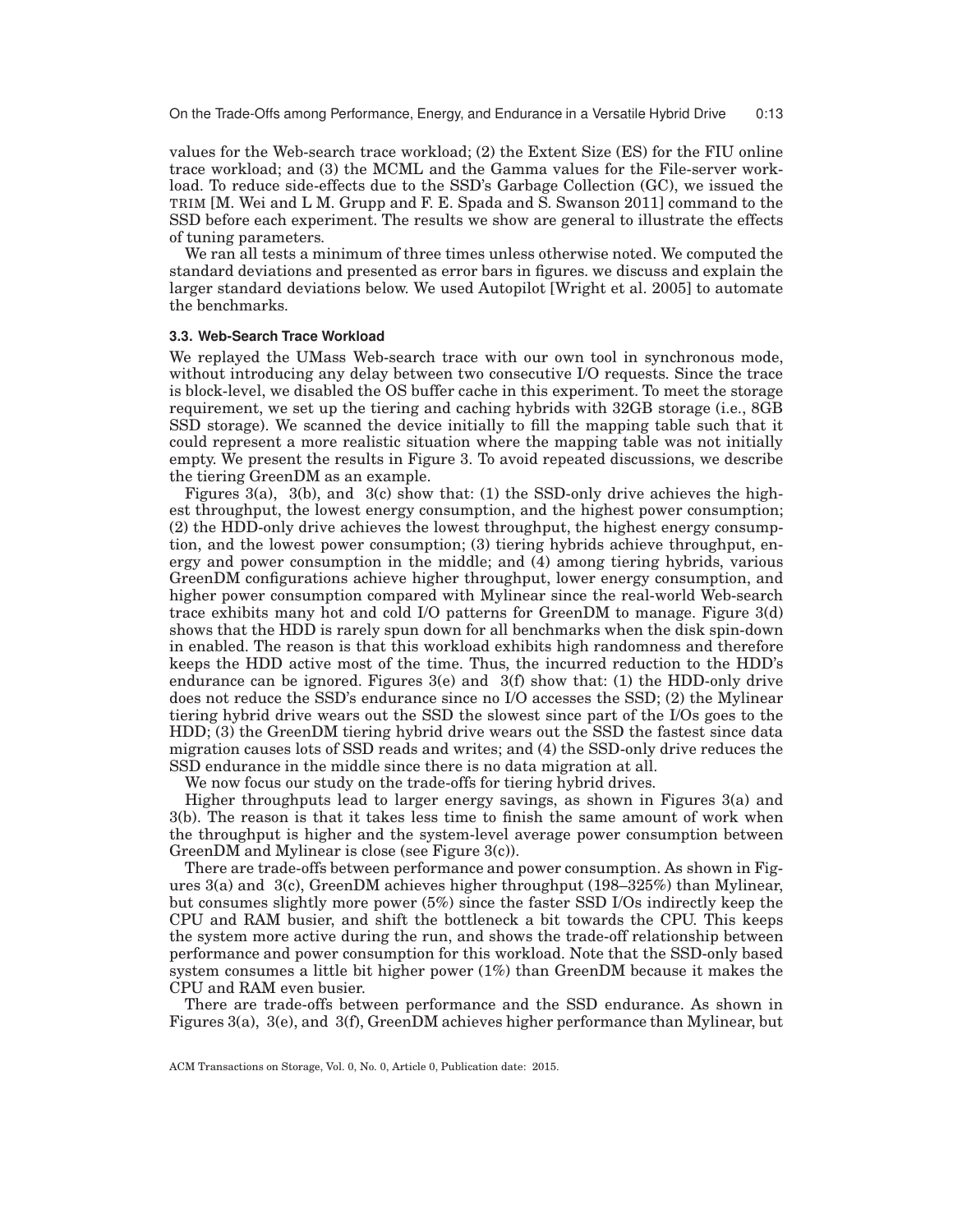reduces the SSD's endurance more. When the ratio of read-to-write effect is 1/10, the reduction goes from  $32 \times$  to  $70 \times$  more. When the ratio of read-to-write effect is  $1/100$ , the reduction goes from  $186 \times$  to  $516 \times$  more. The reason is two-fold: (1) GreenDM performs many data migrations to separate hot and cold data; and (2) Web-search workload has many more reads than writes and reads are not as effective as writes in reducing the SSD's endurance [M. Jung and M. Kandemir 2013]. Note that MCML values become less effective when the PT value becomes larger since a larger PT value leads to smaller promotions.

Different tiering GreenDM tunable parameters have different effects on performance, energy, and device endurance. As shown in Figures 3(a), 3(b), 3(d), 3(e), and 3(f), different MCML and PT values affects the performance, energy, and endurance in different ways. For example, when the PT and MCML values are 1 and 64, respectively, GreenDM improves throughput by 198%, saves energy by 64%, and reduces the SSD's endurance by  $70\times$  and  $516\times$  more when the ratio of read-to-write effect is  $1/10$ and 1/100, respectively. However, when the PT and MCML values are 4 and 16, respectively, GreenDM improves throughput by 325%, saves energy by 75%, and reduces the SSD's endurance by  $44\times$  and  $295\times$  more when the ratio of read-to-write effect is  $1/10$  and  $1/100$ , respectively. The reason is that different GreenDM parameters yield different benefits and (CPU and I/O) overhead. Medium PT and MCML values tend to achieve the best balance of benefits vs. overhead for this workload: (1) a too large PT value can reduce the migration benefits and a too small PT value can increase the migration overhead (see Figure 3(a)) for this workload; (2) when the PT value is small, large MCML values can consume more CPU and I/O resources on the system; and (3) when the PT value is large, large MCML values can promote hot I/Os to the SSD faster. However, when the PT value is larger, it incurs less reduction to the SSD's endurance (see Figures  $3(e)$  and  $3(f)$ ). In sum, there is no single best configuration for this workload. Therefore, to achieve different trade-off goals, the MCML and PT values have to be chosen carefully.

Next, we discuss the results for caching GreenDM. As shown in Figure 3, we can observe similar trade-offs among performance, energy, power, and endurance, and similar versatility effects as we discussed above for the tiering GreenDM. We then compare caching GreenDM against tiering GreenDM in more details. For this Web-search trace workload, caching GreenDM achieves slightly higher throughput (i.e., 4–9%) than tiering GreenDM does when the Pre-fetching Threshold (PT) is 4 and 16; and achieves very similar throughput than tiering GreenDM does when PT is 64, as we can see in Figure 3(a). For the purpose of explanation, the Web-search trace workload has much more reads than writes, as shown in Table III. That means the overhead of the writeback is not going to be significant since there are only a few writes. Moreover, as the primary storage (i.e., SSD) in tiering GreenDM contains either cold or hot data before hand, this can incur additional overhead to the overall throughput. However, the caching device in caching GreenDM only contains hot data. That means the overall throughput of caching GreenDM may be higher than that of tiering GreenDM in some degree if the primary storage initially contains cold data in tiering GreenDM.

The caching GreenDM also consumes similar amounts of energy as the tiering GreenDM does when the PT is 1 and 16. When the PT is 4, the caching GreenDM consumes slightly less energy (i.e., 7–10%) than tiering GreenDM does, as shown in Figure 3(b). The main reason is that the energy consumption is coupled with the throughput since the total amount of workload is the same. The caching GreenDM consumes a similar amount of power as the tiering GreenDM does, as shown in Figure 3(c). The caching GreenDM also rarely spins down the HDD, as shown in Figure  $3(d)$ .

Finally, the caching GreenDM also wears out the SSD less (i.e.,  $8-20\%$ ) than that of tiering GreenDM when the ratio of read-to-write effect is  $1/10$ , as seen in Figure 3(e).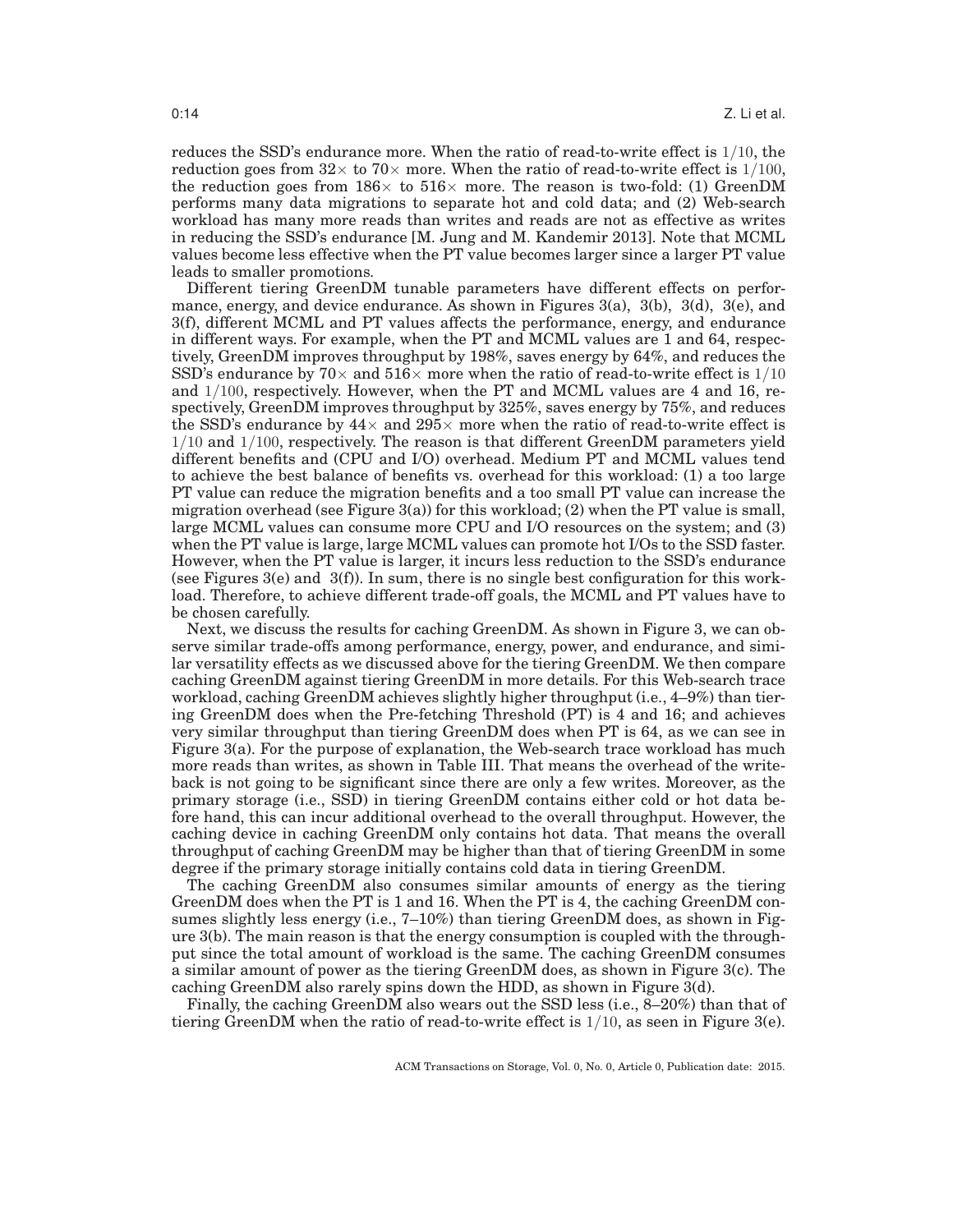On the Trade-Offs among Performance, Energy, and Endurance in a Versatile Hybrid Drive 0:15

The reason is due to the aggregated primary SSD I/Os in the tiering GreenDM. The caching GreenDM wears out the SSD faster (i.e., 8–19%) than tiering GreenDM does when the ratio of read-to-write effect is  $1/100$ , as seen in Figure 3(f). The reason is two-fold: (1) this Web-search is read-dominated; and (2) reads do not wear out the SSD as much as writes.



# **3.4. FIU Online Trace Workload**

Fig. 4. **Online Trace Replay Results**. As example, we set MCML to 16 and PT to 1. Disk spin-down was enabled for all.

We replayed the FIU online trace using our own tool as mentioned in Section 3.3. We disabled the OS buffer cache as the trace is a block-level one. To meet the storage requirement, we set up the tiering and caching hybrids with 8GB storage (2GB SSD storage). We also scanned the device initially to fill the mapping table. We present the results in Figure 4. To avoid repeated discussions, we use the tiering GreenDM as an example.

Figures  $4(a)$ ,  $4(b)$ , and  $4(c)$  show that: (1) the SSD-only drive achieves the highest throughput, the lowest energy consumption, and a medium power consumption; (2) the HDD-only drive achieves the lowest throughput, the highest energy consumption, and the lowest power consumption; (3) tiering hybrids achieve throughput and energy consumption in the middle; and (4) among tiering hybrids, various GreenDM con-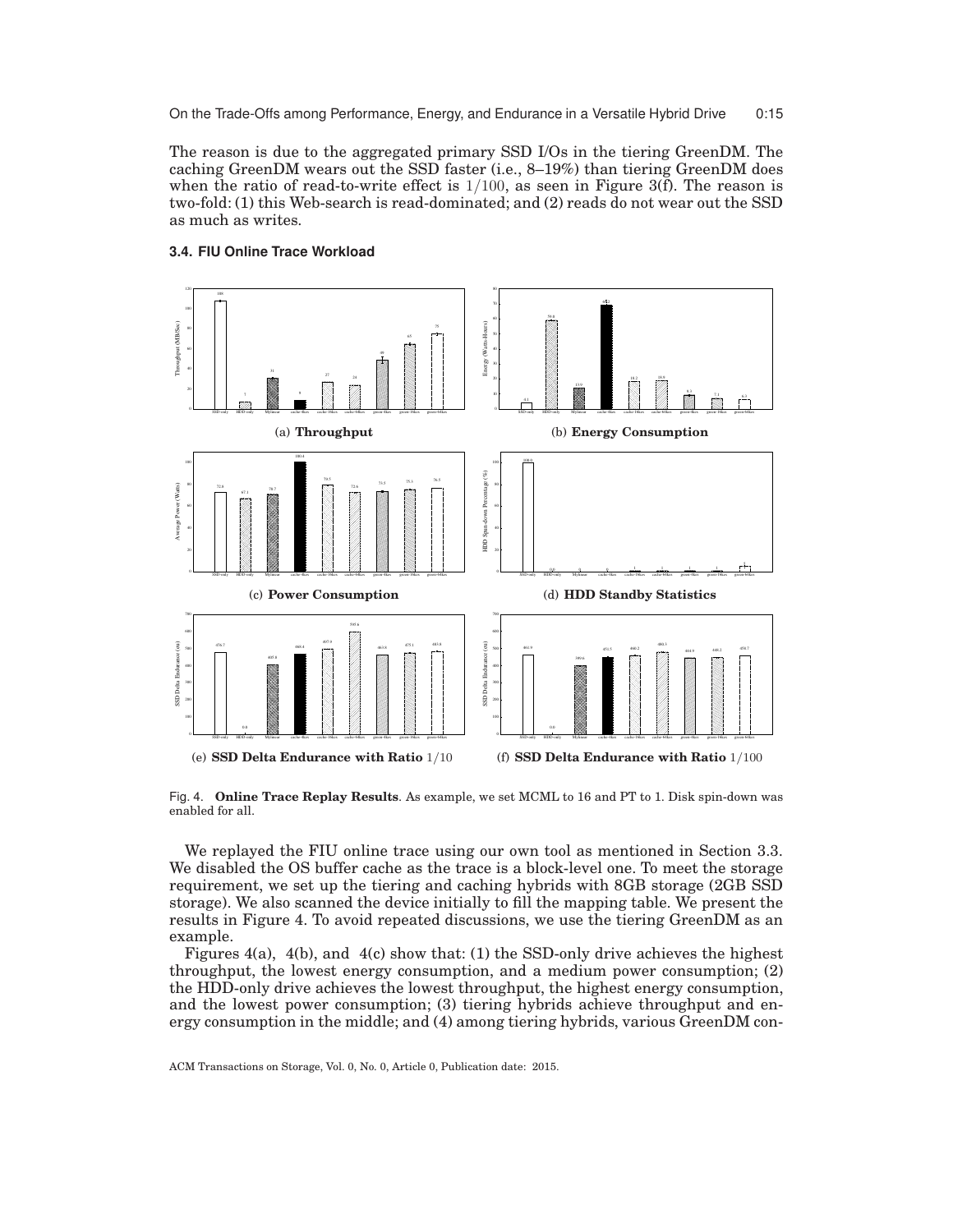figurations achieve higher throughput, lower energy consumption, and higher power consumption compared with Mylinear, due to GreenDM's efficient data management. Figure 4(d) shows that GreenDM spins down the HDD to some degree when the ES varies. Otherwise, the HDD is rarely spun down for other benchmarks. Since only a few start-stop cycles are caused, the reduction to the HDD's endurance can be ignored. Keeping the HDD idle could save some power, but since the SSD indirectly helps the CPU stay busier and the spin down/up process consumes more power, the GreenDM system-level power consumption is thus slightly higher than all others. Figures 4(e) and 4(f) show that: (1) the HDD-only drive does not reduce the SSD's endurance; (2) the SSD-only drive wears out the SSD to a moderate degree compared with tiering hybrids; and (3) GreenDM configurations wear out the SSD faster than Mylinear. Next we discuss the trade-offs for tiering hybrid drives.

Higher throughputs lead to lower energy consumption, as shown in Figures 4(a) and 4(b). The reason is similar to what we have explained in Section 3.3. There are tradeoffs between performance and power consumption. As shown in Figure 4(c), GreenDM achieves higher throughput (58–142%) than Mylinear. However, it consumes more system-level power on average than Mylinear does, ranging from 4–8%, due to the aforementioned reasons. There are trade-offs between performance and the SSD endurance. As shown in Figures  $4(a)$ ,  $4(e)$ , and  $4(f)$ , GreenDM achieves higher throughput than Mylinear does, but it reduces the SSD's endurance by 14–19% more and by 11–15% more when the ratio of read-to-write effect is  $1/10$  and  $1/100$ , respectively, as explained in Section 3.3.

Different tiering GreenDM Extent Sizes (ES) have different effects on GreenDM's performance, energy consumption, and device endurance. As shown in Figures 4(a), 4(b), 4(d), 4(e), and 4(f), different ES values lead to different results. For example, when the ES is 4KB, GreenDM improves throughput by 58%, saves energy by 33%, and reduces the SSD's endurance by 14% and 11% more when the ratio of read-towrite effect is  $1/10$  and  $1/100$ , respectively. However, when the ES is 64KB, GreenDM improves throughput by 142%, saves energy by 55%, and reduces the SSD's endurance by 19% and 15% more when the ratio of read-to-write effect is  $1/10$  and  $1/100$ , respectively. The larger the ES is, the more effective the sequential pre-fetching algorithm is. Therefore, it leads to higher throughput and larger energy savings. However, larger ES causes more reduction to the SSD's endurance. It suggests the ES has to be chosen carefully for the system to achieve the best trade-offs because there is no single optimal configuration.

We next discuss the results for the caching GreenDM. As we can see in Figure 4, there are similar trade-offs among performance, energy, power, and device endurance and similar versatility effects as we discussed above for the tiering GreenDM. We then compare caching GreenDM against tiering GreenDM in more details. For this FIU online trace workload, caching GreenDM achieves less throughput (i.e., 58–82%) than tiering GreenDM does when the ES varies, as we can see in Figure 4(a). For the purpose of explanation, the online trace workload has lots of writes, as shown in Table III. That means the overhead of the write-back can be a bottleneck when it comes to throughput. A medium ES in achieves the best throughput in caching GreenDM because it achieves the best balance between prefetching benefit and write-back overhead.

Caching GreenDM also consumes more energy (i.e.,  $2-6\times$ ) than tiering GreenDM does, as shown in Figure 4(b). The reason is that the total energy consumption is coupled with the throughput and the total amount of workload is the same. Caching GreenDM consumes similar power as tiering GreenDM does, as seen in Figure 4(c). The only big difference is that for caching GreenDM, when the ES is 4K, caching GreenDM consumes much higher power than other conditions. The reason is that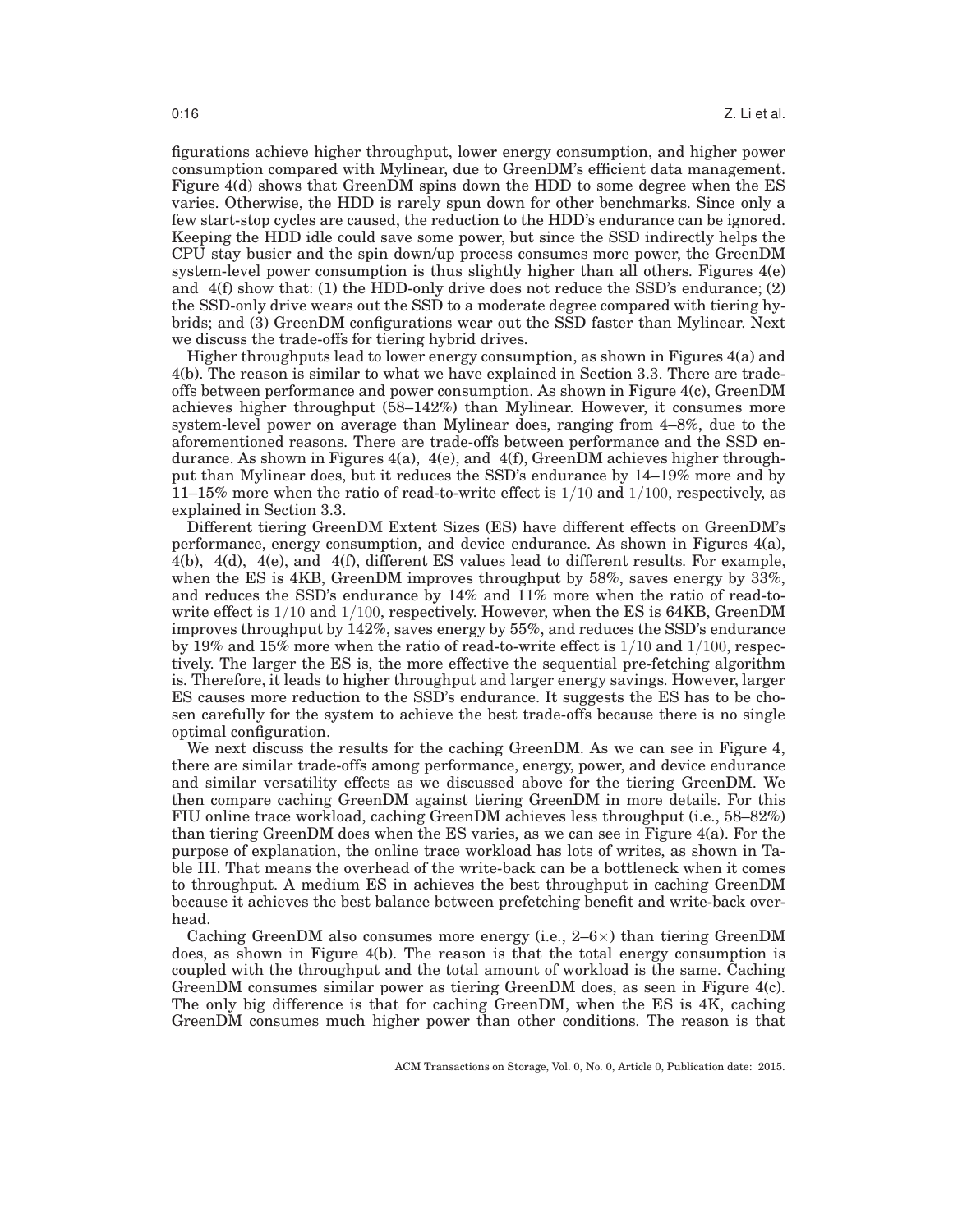when the ES is 4K, there are much more write-back I/Os that cause the system (i.e., CPU, RAM, and I/O system) to be even more active. The caching system also rarely spins down the HDD, as shown in Figure 3(d).

Lastly, caching GreenDM also wears out the SSD faster (i.e., 1–23% and 2–5%) than the tiering GreenDM does, when the ratio of read-to-write effect is  $1/10$  and  $1/100$ ; this can be seen in Figure  $4(e)$  and Figure  $4(f)$ , respectively. The main reason is that caching GreenDM has more write-back I/Os than the aggregated primary SSD I/Os in the tiering GreenDM. Therefore, the caching GreenDM can wear out the SSD faster than tiering GreenDM does.

### **3.5. File-Server Workload**



Fig. 5. **Fileserver Workload Results**. We configured the ES to be 128KB in GreenDM. It is equal to the average I/O size to avoid the migration waste and I/O split overhead. The PT value was fixed at 1, as example. Disk spin-down was enabled for all configurations.

We ran the File-server workload with a Gamma distribution in Filebench [Filebench 2011]. We varied the Gamma value to show different results. The smaller the Gamma value is, the higher the data locality is since smaller Gamma values lead to narrower file accesses: that is, a certain subset of data items (i.e., Logical Blocks) would be referenced more than others. We configured the usable RAM size to be 1GB to ensure that the workload would generate many low-level I/Os. To meet the storage requirement,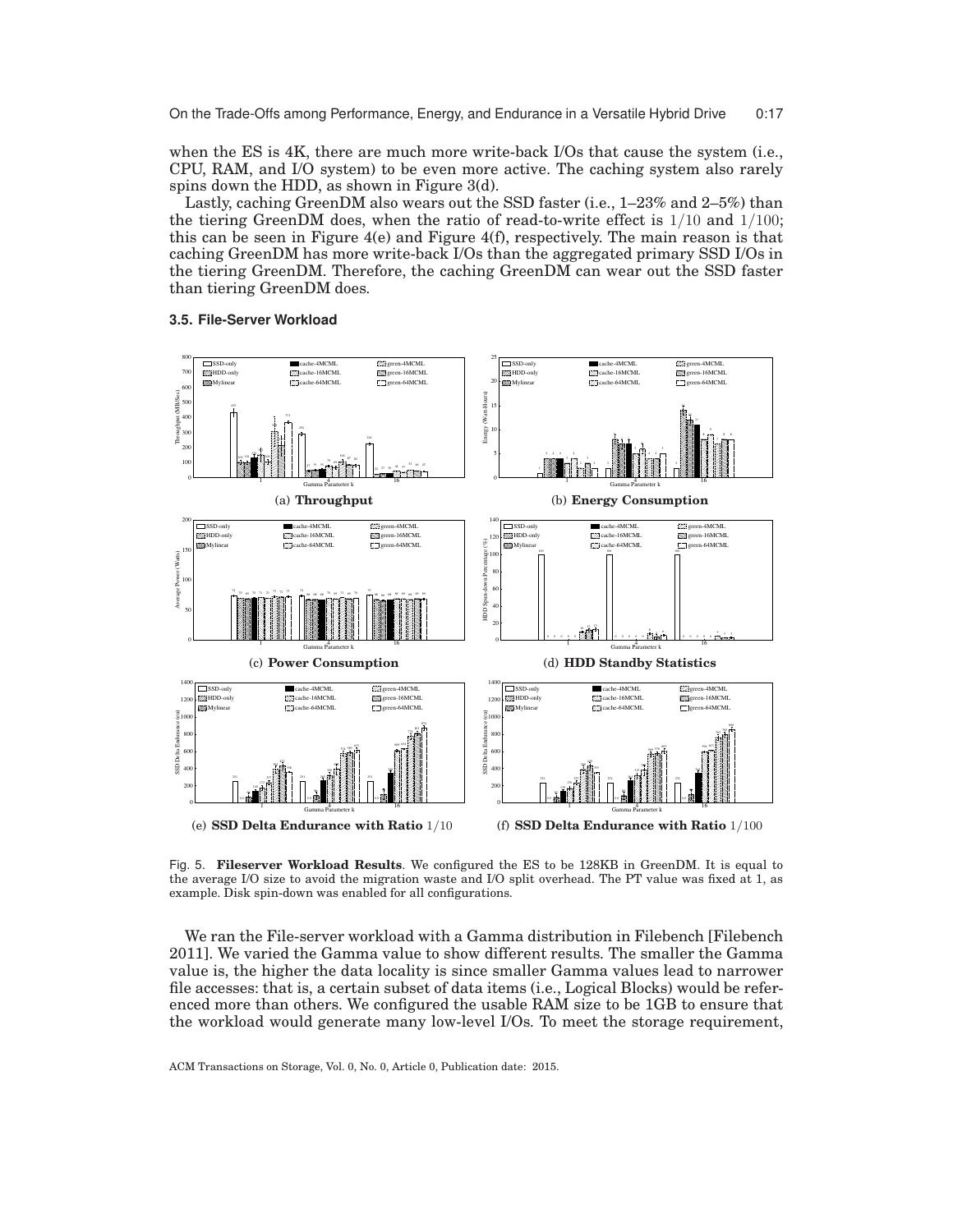we set up the tiering and caching hybrids with 8GB (2GB SSD storage). We report the results in Figure 5. We first focus on the tiering GreenDM to avoid repeated discussions. Note that since the OS buffer cache is enabled, to better estimate the SSD endurance change, we assume fully low-level I/Os for SSD-only benchmark.

Figures 5(a), 5(b), and 5(c) show that: (1) the SSD-only drive achieves the highest throughput, the lowest energy consumption, and the highest power consumption; (2) the HDD-only drive achieves the lowest throughput, the highest energy consumption, and medium power consumption; (3) tiering hybrids achieve throughput, energy and power consumption in the middle in general; and (4) among tiering hybrids, various GreenDM configurations achieve higher throughput, lower energy consumption, and higher power consumption compared with Mylinear through efficient data management. Note that in Figure 5(a), there are larger throughput variations when the gamma parameter is 1. The reason is that when the data locality is high, the OS buffer cache can kick in and make the overall throughput vary wildly, resulting in a bi-modal distribution [Joukov et al. 2006; Tarasov et al. 2011]. We have rerun this experiments ten times more, plotted a histogram, and verified that there were two throughput modes: one from the RAM buffer cache and a second from the low-level tiering hybrid drive. Figure 5(d) shows that the HDD is spun down around 10% of the time when Gamma is small. The reason is that when the Logical Blocks (LBs) are more narrowly distributed, GreenDM has a larger chance to spin down the HDD. Note that, although GreenDM shows the HDD being spun down, it incurs only a small number of HDD start-stop cycles that can be ignored towards the HDD's endurance reduction. Figures 5(e) and 5(f) show that: (1) the HDD-only drive does not reduce the SSD's endurance; (2) the SSD-only drive wears out the SSD to a moderate degree compared with tiering hybrids; (3) GreenDM configurations wear out the SSD faster than Mylinear; and (4) larger Gamma value tends to wear out the SSD faster. Next we discuss the trade-offs for the tiering hybrid drives.

Higher throughput leads to larger energy savings. We can see from Figures 5(a) and 5(b) that when the throughput is higher, the corresponding energy savings are larger under any condition. The main reasons are that: (1) it takes less time to finish the same amount of work when the throughput is higher; and (2) the system-level average power consumption between GreenDM and Mylinear is close (see Figure 5(c)).

There are trade-offs between performance and power consumption in GreenDM. As shown in Figures  $5(a)$  and  $5(c)$ , GreenDM achieves higher throughput  $(50-267%)$  compared to Mylinear, but consumes 3% more power. The reason is that because the SSD's I/Os are faster than the HDD, the bottleneck is shifted further to the CPU and RAM, making the whole system more active and consuming more power, even though the HDD is spun down in some degree.

There are trade-offs between performance and SSD endurance. As shown in Figures 5(e) and 5(f), GreenDM achieves higher throughput than Mylinear does, but it wears out the SSD faster, from  $4-8\times$ , for the same reasons explained in Section 3.3. Moreover, a larger Gamma value can wear out the SSD faster. The reason is that when the Gamma parameter is larger, I/Os are distributed over a wider range of LBs. Hence, there are more promotions and demotions, which eventually increases the SSD read and write counts and reduces the SSD's endurance.

Different tiering GreenDM tunable parameters have different effects on performance, energy, and device endurance. As shown in Figures 5(a), 5(b), 5(d), 5(e), and 5(f), different MCML values under different data locality affect the performance, energy, and endurance in different ways. For example, when the Gamma and MCML values are 1 and 64, respectively, GreenDM improves throughput by 267%, saves energy by 50%, and wears out the SSD's endurance  $4\times$  faster. However, when the Gamma and MCML values are 16 and 4, respectively, GreenDM improves throughput by 93%,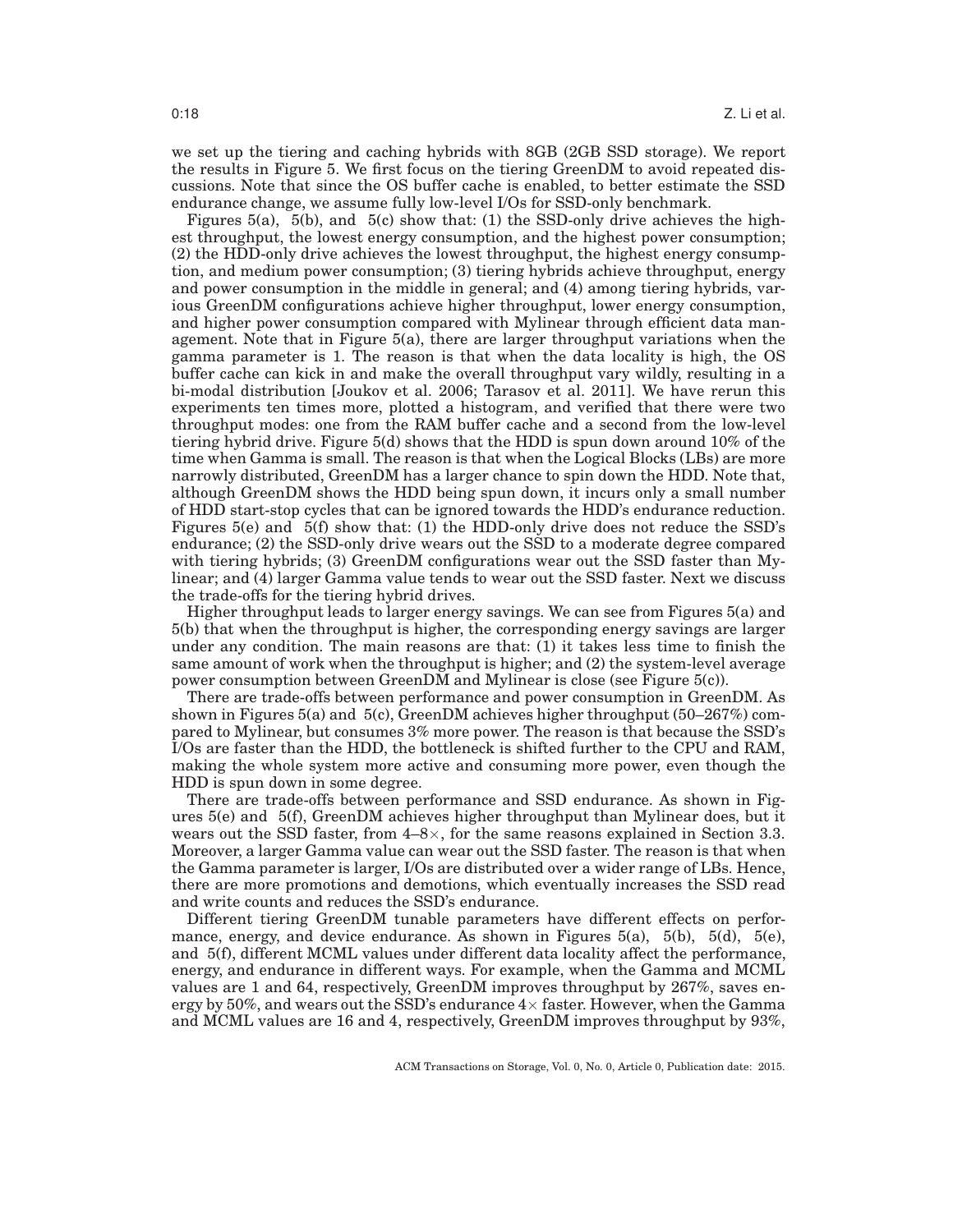saves energy by 71%, and wears out the SSD  $7\times$  faster. The reason is that different GreenDM parameters create different benefits and (CPU and I/O) overhead under different data locality: (1) when the Gamma value is small, larger MCML values can promote hot data to the SSD faster; and (2) when the Gamma value is large, smaller MCML values incurs less CPU and I/O overhead. However, different configurations with different Gamma values wear out the SSD to a different degree. Therefore, to meet different requirements, such tunable parameters have to be chosen carefully.

We now discuss the results of the caching GreenDM. As shown in Figure 5, there are similar trade-offs among performance, energy, power, and device endurance, and similar versatility effects as we discussed above for tiering GreenDM. We then compare caching GreenDM against tiering GreenDM in more details. For this Filebench fileserver workload, caching GreenDM achieves less throughput (14–71%) than tiering GreenDM does when the system parameters (i.e., MCML, PT, and Gamma) vary, as we can see in Figure 5(a). The file-server workload has lots of I/Os: both reads and writes. There are more reads than writes, but the difference is not that significant, according to Filebench. That means the overhead of the write back is going to play some role in making the throughput lower. Moreover, a medium MCML achieves the best throughput in caching GreenDM under various Gamma values because it achieves the best balance between data movement benefit and overhead.

The caching GreenDM also consumes more energy (i.e., up to 57%) than tiering GreenDM does, as shown in Figure 5(b). The reason is similar to that explained in Section 3.4. The caching GreenDM consumes similar amount of power as the tiering GreenDM does, as shown in Figure 5(c). The caching GreenDM spins down the HDD even fewer times than tiering GreenDM does, as shown in Figure 5(d), because the caching GreenDM uses the HDD more aggressively than tiering GreenDM. Lastly, the caching GreenDM wears out the SSD slower (i.e., 27–60% and 28–60%) than the tiering GreenDM does when the ratio of read-to-write is  $1/10$  and  $1/100$ , as seen in Figure 5(e) and Figure 5(f), respectively. The main reason is that the aggregated primary SSD I/Os help reduce the SSD's wear out. Therefore, the caching GreenDM wears out the SSD slower than the tiering GreenDM does. A smaller MCML value wears out the SSD slower in caching GreenDM under various Gamma values since it incurs less SSD accesses.

### **3.6. Capacity Discussion**

The capacity ratio of the SSD as a fraction over the total capacity matters for both the tiering and caching GreenDM in terms of throughput, energy and power, device endurance, and therefore the trade-offs. We therefore configured a new capacity ratio  $(i.e., 1/8)$ , and reran all the experiments to show the effects. To avoid duplicated description and discussion, we focus more on representative results (i.e., throughput and SSD endurance reduction). We present the results in Figure 6.

*Web-search trace workload.* In terms of throughput for the Web-search workload, as we can see from Figures 3(a) and 6(a), when the SSD capacity ratio varies from  $1/4$ to 1/8, the throughputs for both caching and tiering goes down, ranging from 48% to 81%. The main reason for the throughput degradation is due to the increased number of data movements between the SSD and the HDD for both the two systems and a reduced SSD hit ratio when the available SSD capacity is reduced in half. We can also see that when the SSD capacity decreases, the throughput of Mylinear increases by 19% because of fewer SSD hits.

In terms of SSD endurance reduction, as we can see from Figures 3(e) and 6(b), when the SSD capacity ratio varies from  $1/4$  to  $1/8$ , it wears out the SSD faster for both caching and tiering systems, from 26% to  $3\times$ . The reason is that the smaller SSD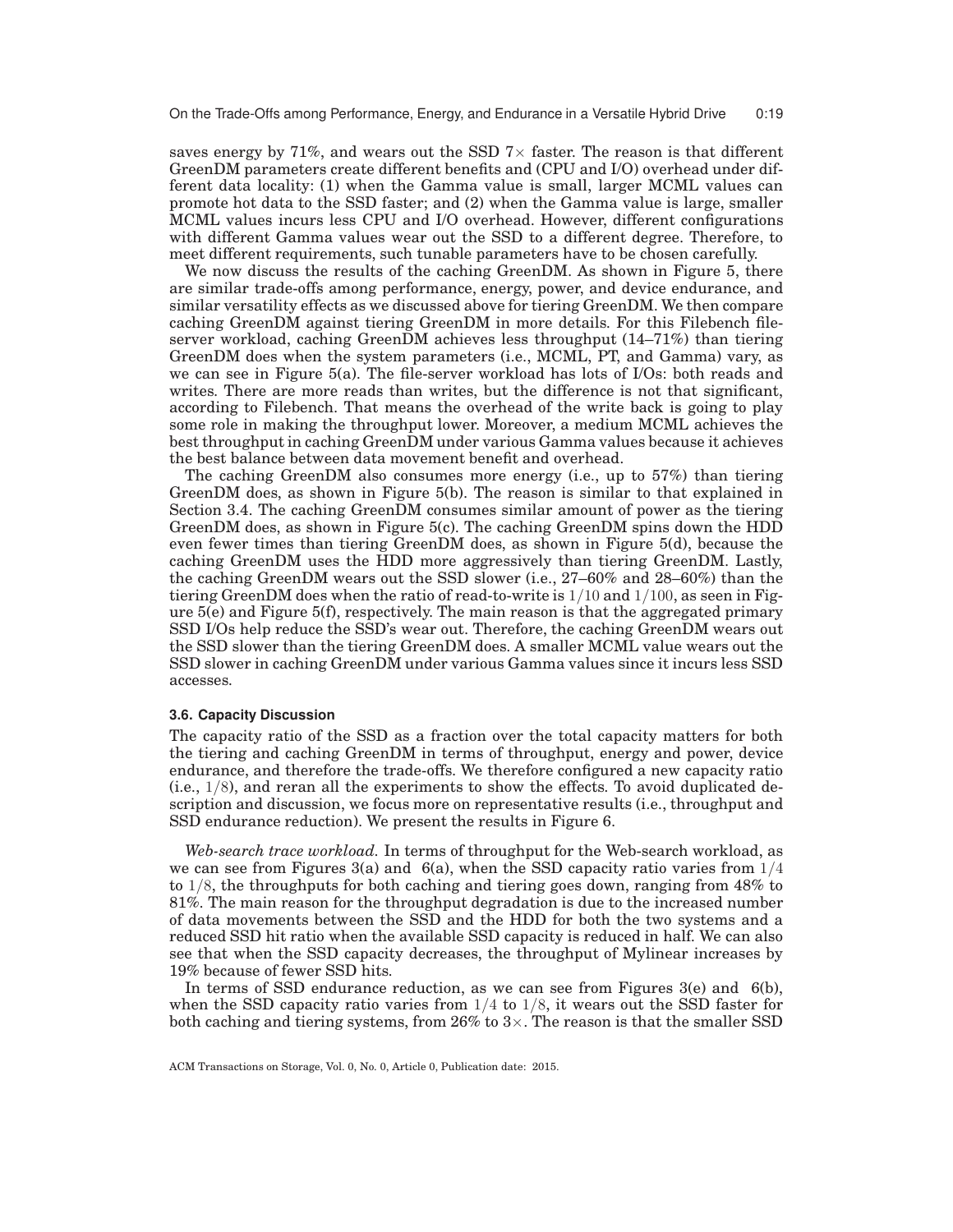

Fig. 6. **Results of New Capacity Ratio for Three Workloads**.

capacity causes more data movements between the SSD and the HDD for both tiering and caching systems. The smaller the PT value is, the more the data movements are incurred because PT tends to be the dominating factor of SSD's endurance reduction. We can also see that when the SSD capacity decreases, it wears out the SSD 58% slower for Mylinear because of reduced SSD accesses.

*Online trace workload.* For throughput, as we can see from Figures 4(a) and 6(c), when the SSD capacity ratio varies from  $1/4$  to  $1/8$ , the throughput for the tiering system goes down, from 21% to 39%; throughput for the caching system increases from 7% to 18% when the ES is 4K and 16K, respectively, and decreases by 4% when the ES is 64K. The reason for the tiering system throughput degradation is due to the increased data movements between the SSD and the HDD when the SSD capacity is smaller. The reason for the caching system throughput increase when the ES is small is because: (1) the caching system is bottlenecked by the write-back I/Os since this is a write-intensive workload; and (2) the smaller SSD capacity reduces the number of write-back I/Os. The reason for the small caching system throughput degradation is due to the fact that when the ES is larger, data movements between the SSD and the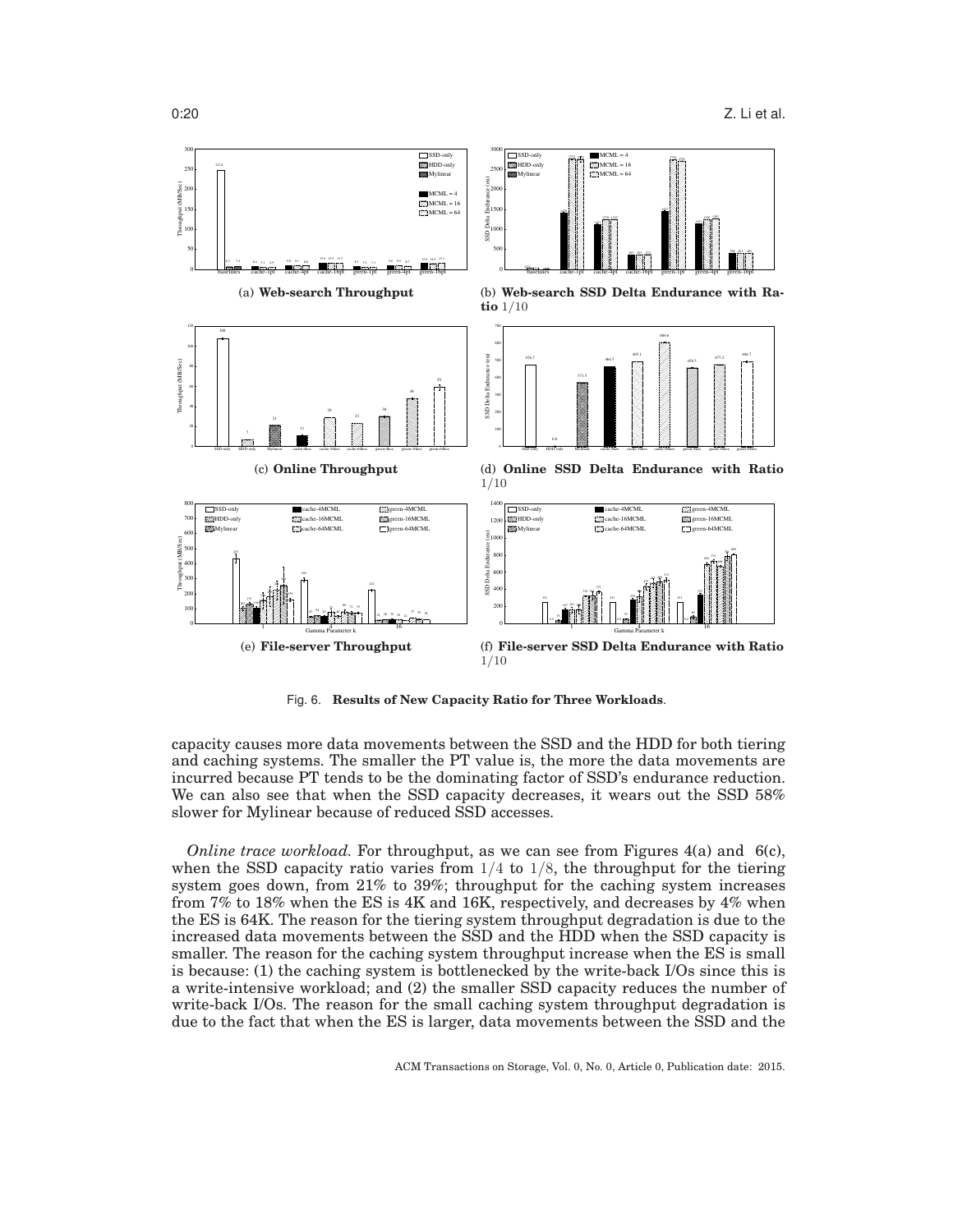On the Trade-Offs among Performance, Energy, and Endurance in a Versatile Hybrid Drive 0:21

HDD causes more overhead. We can also see that when the SSD capacity decreases, the throughput of Mylinear increases by 32% due to the aforementioned reason.

For SSD endurance reduction, as we can see from Figures 4(e) and 6(d), when the SSD capacity ratio varies from 1/4 to 1/8, the SSD endurance reduction for both tiering and caching stays roughly the same. The reason is actually due to the net effect of the following factors: (1) the smaller SSD capacity leads to more data movements, which wears out the SSD faster; and (2) the smaller SSD capacity leads to fewer SSD hits, which wears out the SSD slower. We can also see that when the SSD capacity reduces, it wears out the SSD 8% slower for Mylinear due to reduced SSD accesses.

*File-server workload.* In terms of throughput, as shown in Figures 5(a) and 6(e), when the SSD capacity ratio varies from  $1/4$  to  $1/8$ , the throughputs for both tiering and caching systems generally reduces, from 35% to 57%. The main reason is due to the reduced SSD hits and increased data movements between the SSD and the HDD when the available SSD capacity becomes smaller. We can also see that when the SSD capacity decreases, the throughput of Mylinear increases from 4% to 30% instead of decreasing. We believe that this difference is caused by the degree to which OS's buffer cache is used here.

In terms of SSD endurance reduction, as shown in Figures 5(e) and 6(f), when the SSD capacity ratio varies from 1/4 to 1/8, it generally wears out the SSD slower for both tiering and caching, from 7% to 25%. The main reason is because there are fewer SSD hits and it is generally a bigger factor than the increased data movements. We can also see that for Mylinear, when the SSD capacity reduces, it wears out the SSD slower, from 19% to 47%, because of fewer SSD hits since the SSD capacity becomes smaller.

## **3.7. Evaluation Summary**

In this section, we summarize the best configuration for each of workloads in both tiering and caching GreenDM under the current hardware setup. Future storage system designs can potentially refer to the conclusion here.

- (1) For the read-intensive Web-search workload, medium Promotion Threshold (PT) and Maximum Concurrent Migration Limit (MCML) values lead to the best throughput for both tiering and caching GreenDM due to the net effect of migration benefit over overhead. In terms of SSD endurance reduction, the PT value is the dominant factor for both tiering and caching GreenDM since it affects the SSD access to a large degree. A smaller PT value wears out the SSD faster since it incurs more SSD accesses.
- (2) For the write-intensive Online workload, a larger Extent Size (ES) value leads to higher throughput for tiering GreenDM since it introduces more efficient prefetching. For caching GreenDM, a medium ES value leads to the highest throughput since it best balances the prefetching efficiency and write-back overhead. However, a larger ES value wears out the SSD faster for both tiering and caching GreenDM since it incurs more SSD accesses.
- (3) For the read- and write-intensive fileserver workload, the Gamma value is the dominant factor for both tiering and caching GreenDM's throughput and SSD endurance since data locality matters significantly for the two systems to work. For tiering GreenDM, when Gamma is small, a large MCML value achieves better throughput and wears out the SSD slower since it migrates hot I/Os earlier for tiering GreenDM; when Gamma is large, a small MCML value achieves better throughput and wears out the SSD slower since it incurs less overhead for tiering GreenDM. The OS buffer cache also plays an role here. For caching GreenDM, a medium MCML value achieves the best throughput under various Gamma values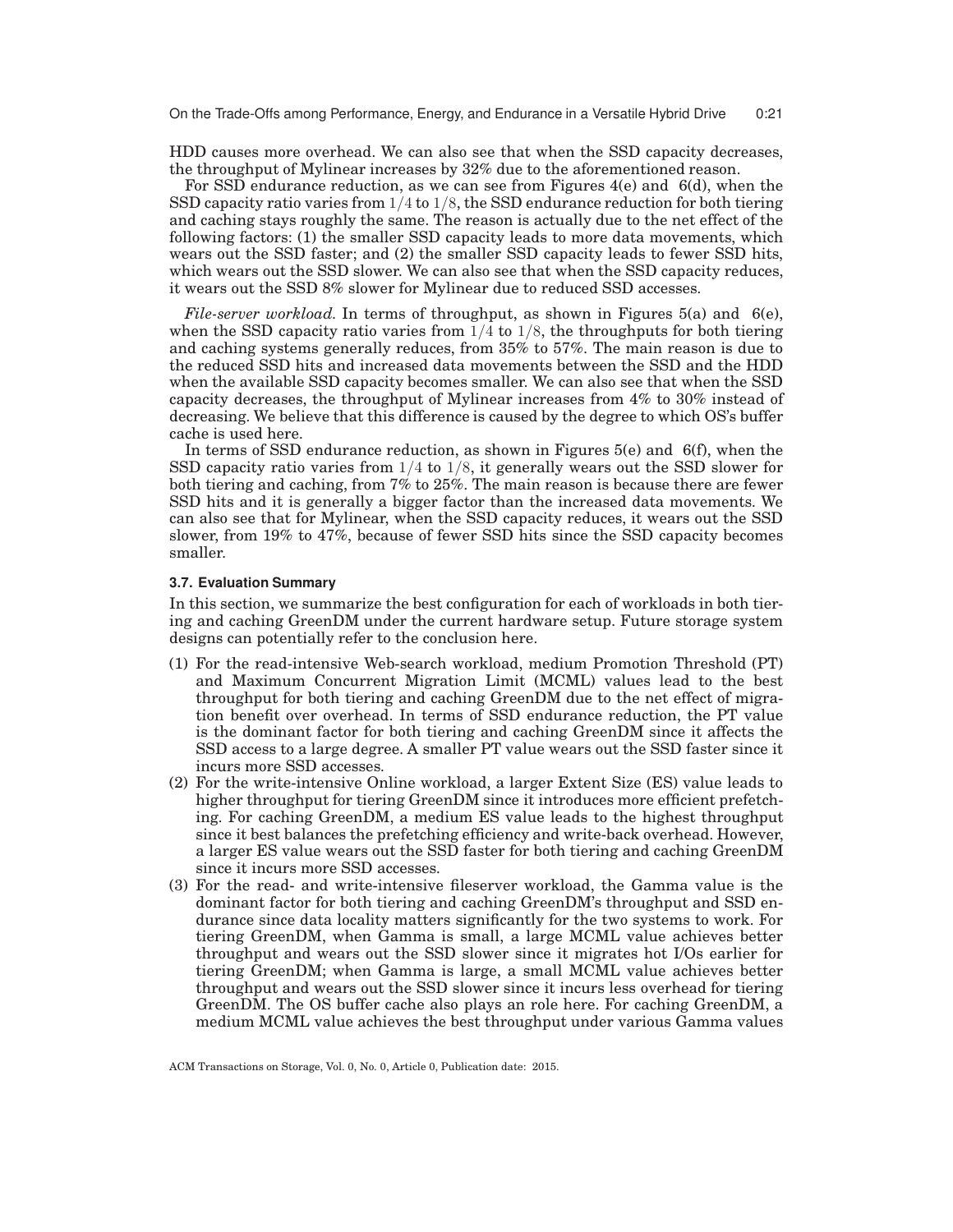since it best balances the data movement benefit and overhead; a smaller MCML value wears out the SSD slower under various Gamma values since it incurs fewer SSD accesses.

- (4) For all workloads, since the system (e.g., CPU and RAM) becomes busier due to tiering GreenDM's data management, the system consumes slightly more power than the Mylinear baseline does.
- (5) For all workloads, since the system power consumption is not largely different, larger throughput leads to smaller energy consumption when the total amount of workload is fixed.

We now summarize the evaluation results of caching vs. tiering under the current hardware setup.

- (1) For the read-intensive Web-search workload, caching achieves similar throughput, energy, and power consumption with the tiering system since the two systems are similar. Moreover, caching wears out the SSD slower than tiering due to the aggregated primary SSD I/Os in the tiering system.
- (2) For the write-intensive Online workload, caching achieves less throughput than tiering does due to the negative effect of the write-back policy in the caching system. Moreover, caching causes higher energy and power consumption, and wears out SSD faster than tiering does due to the same negative write-back effect in the caching system.
- (3) For the read- and write-intensive fileserver workload, caching has a lower throughput than tiering does due to the negative write-back effect in the caching system. Moreover, caching also wears out the SSD slower because the tiering system has more aggregated primary SSD I/Os. Moreover, caching causes higher energy consumption than tiering, and similar power consumption with tiering.
- (4) Caching and tiering are fairly similar except that: (1) caching only maintains mapping information from the cache device to the lower-level device while tiering has to maintain a mapping from the whole virtual device to the actual physical device; (2) caching has to further support a write policy in case of write hit in the cache device while tiering does not need to; and (3) tiering can achieve better initial purchase cost over capacity than caching does since the hot device is used as the primary storage.

Finally, we summarize the results when comparing two SSD capacity ratios (i.e.,  $1/4$ vs.  $1/8$ ).

- (1) For the read-intensive Web-search trace workload, the smaller SSD capacity leads to decreased throughputs and wears out the SSD faster for both tiering and caching GreenDM. This is due to a somewhat decreased SSD usage degree, but primarily due to a larger increase in data movements. It also leads to decreased throughput and wears out the SSD slower for Mylinear due to decreased SSD hits.
- (2) For the write-intensive Online trace workload, the smaller SSD capacity causes different throughput effects in tiering and caching GreenDM. For tiering GreenDM, the throughput decreases, while for the caching GreenDM, the throughput generally increases. This is because for this workload, the caching GreenDM is bottlenecked by the write-back I/Os while the tiering GreenDM is bottlenecked by the SSD hit rate and the data movement. The smaller SSD capacity also wears out the SSD at a similar rate for both tiering and caching GreenDM. This is due to the net effect of the reduced SSD hits and the increased data movement. It also leads to decreased throughput and wears out the SSD slower for Mylinear due to reduced SSD hits.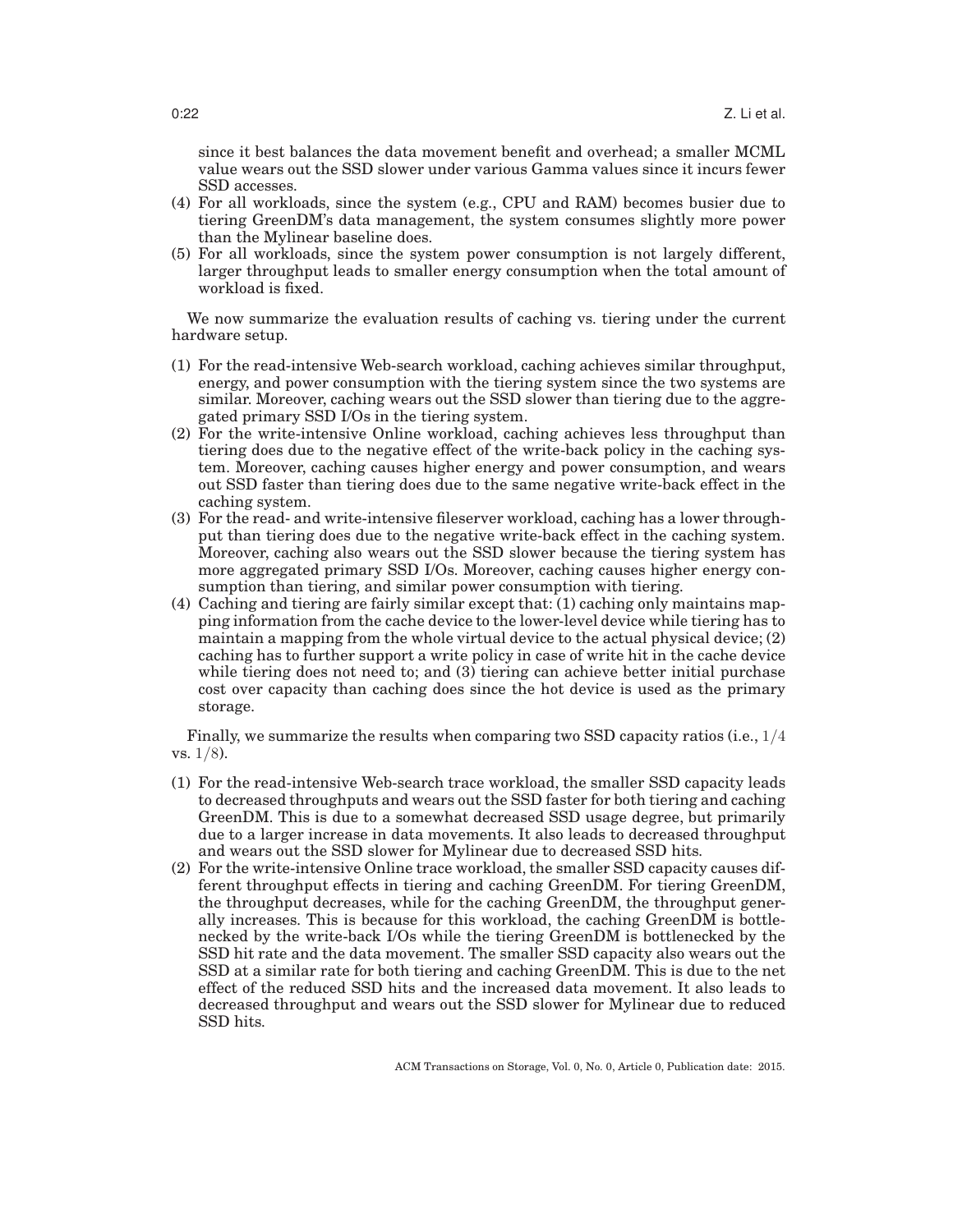On the Trade-Offs among Performance, Energy, and Endurance in a Versatile Hybrid Drive 0:23

(3) For the read- and write-intensive File-server workload, the smaller SSD capacity generally leads to decreased throughputs and wears out the SSD slower for both tiering and caching GreenDM. This is due to the decreased SSD hit to a large degree and increased data movements to a smaller degree. It also leads to increased throughput for Mylinear due to the OS buffer cache effects and wears out the SSD slower for Mylinear due to reduced SSD accesses.

### **4. RELATED WORK**

Our work is different from past ones in three ways: (1) we compared empirically the tiering and caching modes of the hybrid drive in several dimensions; (2) we developed an endurance model and studied the trade-offs among performance, energy, and device endurance of the hybrid drive in both tiering and caching modes empirically; and (3) we offered a versatile solution to enable the system parameters to be tuned for specific workloads.

There are many existing systems exploring SSD either as a cache [Luo et al. 2012; vFlash 2012; nimble casl 2014; netapp flashpool 2014; bcache 2012; flashcache 2011], where SSDs are used to cache data, or as primary storage [Kim et al. 2011; Guerra et al. 2011; tier 2012; Xie and Sun 2008; Chen et al. 2011; Strunk 2012] since hybrids can achieve better trade-off throughput, capacity, and cost. There are also several hybrid drives in industry: Apple's Fusion Drive [fusion drive 2012], Microsoft's Ready Drive [Panabaker 2006], Western Digital's Solid State Hybrid Drive (SSHD) [wd sshd 2013], Tintri's VMstore [vmstore 2013], Nimble's CASL [nimble casl 2014], and Dell's Compellent Flash Array [dell compellent 2013]. However, they lacks empirical comparison studies for the tiering and caching modes of the hybrid drive. MAID [Colarelli and Grunwald 2002] only briefly discusses the pros and cons of caching and migration based policies for massive storage systems. There is one work [H. Kim and S. Seshadri and C. L. Dickey and L. Chiu 2014] we know that evaluates Phase Change Memories (PCMs) for enterprise storage systems—yet the authors only simulated case studies of caching and tiering approaches. GreenDM is different because it supports both tiering and caching modes with similar strategies and environment to evaluate empirically the pros and cons of the tiering and caching hybrid drives.

Many performance, energy, and endurance relevant studies are based on simulation: HybridStore [Kim et al. 2011], Pearl [Xie and Sun 2008], and NVCache [Bisson et al. 2007]. While simulation can help provide early useful results, we believe that empirical experiments are more realistic. GreenDM performs real-world experiments to study the trade-offs among performance, energy, and endurance of a tiering hybrid drive.

For the SSD endurance metric, past studies normally refer to the number of erasure cycles that can be performed on an SSD during its lifetime [Lee et al. 2012], and do not provide a concrete model and metric to help study the SSD's endurance. One study [V. Mohan and T. Siddiqua and S. Gurumurthi and M. R. Stan 2010] explores a hardwarespecific SSD endurance model. While it is useful in some cases, it requires hardware parameters (e.g., voltage, density, etc.) to estimate the endurance through simulation, and can be inconvenient for user-level endurance estimation in reality. GreenDM goes further by developing an endurance model and metric to help study the trade-offs among performance, energy, and endurance in a versatile tiering hybrid drive.

Many storage systems use SSDs as the front tier, but they aim for high performance, efficient energy consumption, or improved endurance. Thus, they often do not closely study the trade-offs among performance, energy, and endurance. Moreover, many studies do not offer flexible policies to enable adaptation to different workloads. Hybrid-Store [Kim et al. 2011] consolidates SSDs and HDDs for a cost-efficient storage system while meeting the performance and lifetime requirements. It is based on simulation, and does not study the trade-offs among performance, energy, and endurance of the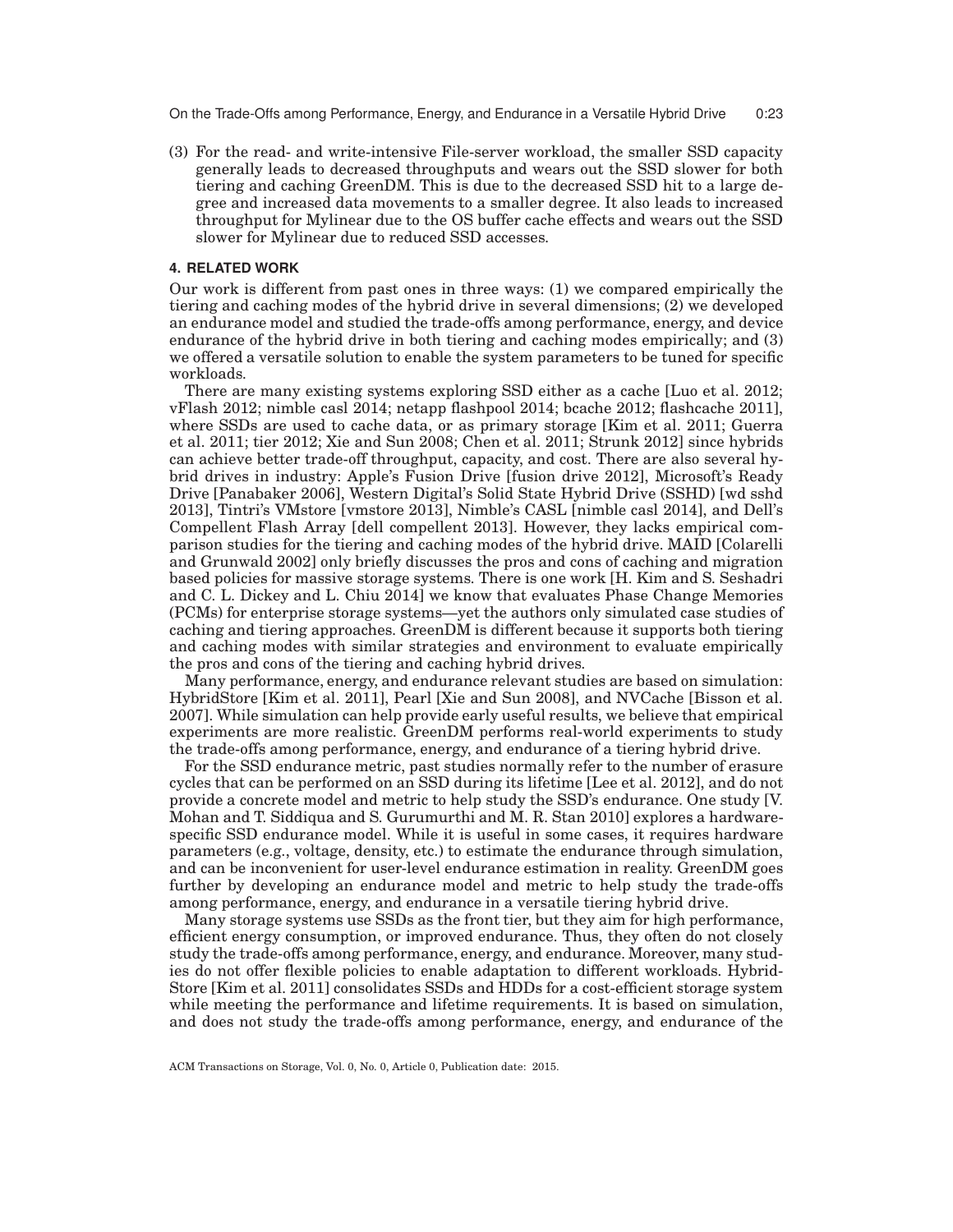tiering hybrid drive. EDT [Guerra et al. 2011] dynamically migrates a fixed-size extent among different tiers to satisfy performance requirements and reduce power consumption. BTIER [tier 2012] uses a fast storage medium for caching and migrates aged data to a lower tier over time for high performance. Its migration policies are somewhat configurable, but it does not consider the power consumption and the endurance of the tiered storage. Pearl [Xie and Sun 2008] tries to balance the performance, energy, and reliability of disk arrays by migration. It relies on simulations alone and does not empirically study the trade-offs in details. Hystor [Chen et al. 2011] and Aggregate [Strunk 2012] use SSDs as the front tier primary storage for high performance only. NVCache [Bisson et al. 2007] utilizes NVRAM for the I/O subsystem for lower power consumption. GreenHDFS [Kaushik and Bhandarkar 2010] explores how to divide servers in a data-center into different zones to save power while maintaining performance. PDC [Pinheiro and Bianchini 2004] discusses how to migrate data center workloads to fewer disks so that others can be put into lower-power states to save energy. NVCache [Bisson et al. 2007] utilizes NVRAM for the I/O subsystem for lower power consumption. GreenFS [Joukov and Sipek 2008] allows hard disks to be kept off most of time to minimize the disk-drive-related power consumption. MAID [Colarelli and Grunwald 2002] uses data placement, scrubbing, and recovery techniques to put many of the drives in the system into a low-power mode to save energy. Pergamum [Storer et al. 2008] adds NVRAM at each storage node to allow inter-disk data verification while the disk is powered off to save power in a distributed system. PARAID [Weddle et al. 2007] allows adaptive transitions between several different RAID layouts to trade off energy, performance, and reliability. FAWN [Andersen et al. 2009] uses "wimpy" nodes with power-efficient CPUs and I/O capabilities to save power while achieving performance and scalability in a distributed system.

GreenDM is different from the above approaches. It explores in-depth the trade-offs among performance, energy, and endurance in a tiering hybrid drive and comes with a versatile approach so that important system parameters can be investigated and traded off to be best tuned for specific workloads.

### **5. LIMITATIONS AND FUTURE WORK**

While GreenDM estimates the endurance metric by counting the SSD reads and writes and the start-stop (spin-up/down) cycles of the HDD, the endurance metric can be improved. A finer-grained counting in terms of the internal SSD erasure cycles and the FTL's behavior could help build a more accurate endurance estimation for the SSD.

GreenDM provides coarse-grained control (i.e., tunable parameters) to trade-off performance, energy, and device endurance under different workloads. We do not offer QoS guarantees of caps. To reach that goal, we first have to formally study the relationship between performance, energy, device endurance, and various controllable system parameters. We believe machine-learning-based approaches (e.g., hill-climbing [Li et al. 2012a] and control theory [Zhu et al. 2009; Li et al. 2011a]) could help explore such relationships.

GreenDM currently flushes dirty data periodically. It can be dangerous. To provide transaction support, it requires a journaling mechanism for hybrid storage systems.

We currently build the virtual device from two drives only: an SSD and an HDD. We could potentially scale the current setup to multiple drives and more types (e.g., SAS, Shingled, PCM, and NAS) and develop more generalized techniques.

The caching and tiering systems share several design traits. Our current setup better represents a tiering system than a caching one. Caching systems are normally deployed in large storage systems where the caching tier is comparably small compared with the lower-level storage (e.g., 1 PB). We used our current environment because our comparison study makes sense when the hardware and software setup is the same be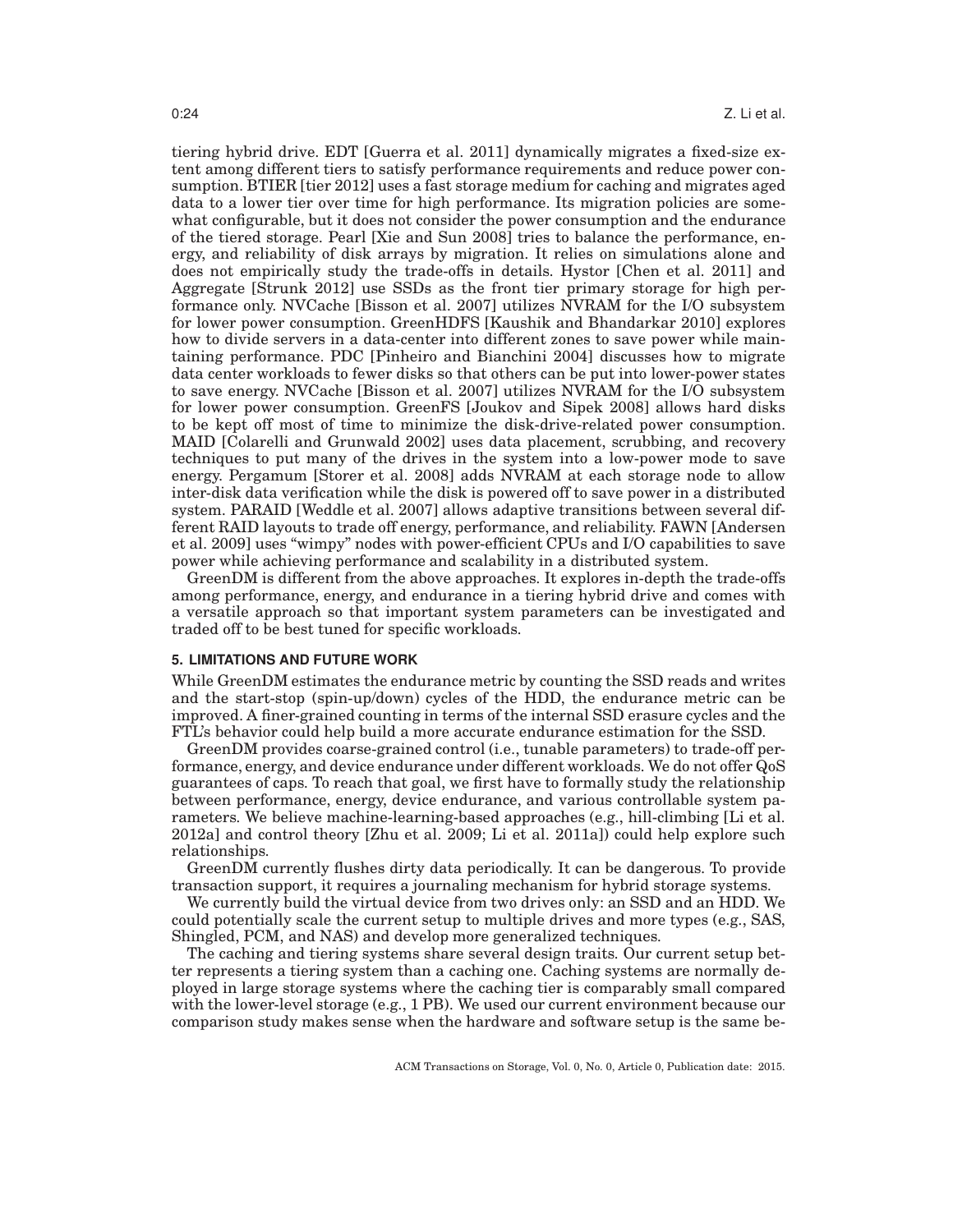tween the two systems. It would be interesting and challenging to further explore our caching system in a larger storage system.

The trade-off analysis we performed is helpful to further study the cost dimension of our hybrid drive for the gained performance justification [Li et al. 2014].

There are many commercial hybrid products available in industry, as mentioned in Section 4. It would be useful to compare these commercial systems and with ours in the future.

## **6. CONCLUSION**

We designed, built, and evaluated the versatile hybrid drive (both as tiering and caching systems) to study the trade-offs among performance, energy, and endurance. We presented interesting results for various trade-offs observed. In the FIU online trace workload, for example, we showed that tiering GreenDM achieved a higher throughput (58–142%) than Mylinear, but consumed more power (4–8%) and further reduced the SSD's endurance by 11–15% under a certain condition. We observed similar trends for caching GreenDM as well. We also demonstrated the importance of matching tunable parameters to different workloads to better trade-off performance, energy, and endurance. For tiering GreenDM, a larger Extent Size (ES) lead to higher throughput and larger energy savings, but reduced the SSD's endurance further; for caching GreenDM, a too large extent lead to lower throughput and lower energy savings, but it wore out the SSD faster.

*Acknowledgements.* We thank Vasily Tarasov for help with Filebench. We thank Rajesh Aavuty for help with paper review and experiments preparation. This work was supported in part by NSF awards IIS-1251137 and CNS-1302246.

#### **REFERENCES**

- D. G. Andersen, J. Franklin, M. Kaminsky, A. Phanishayee, L. Tan, and V. Vasudevan. 2009. FAWN: A Fast Array of Wimpy Nodes. In *Proceedings of the 22nd ACM Symposium on Operating Systems Principles (SOSP '2009)*. ACM SIGOPS, New York, NY, USA, 1–14.
- L. A. Barroso and U. Hölzle. 2009. The Datacenter as a Computer: An Introduction to the Design of Warehouse-Scale Machines. *Synthesis Lectures on Computer Architecture* 4, 1 (2009), 1–108.

bcache 2012. Bcache. (2012). http://bcache.evilpiepirate.org/.

- T. Bisson, S. A. Brandt, and D. D.E. Long. 2007. A Hybrid Disk-Aware Spin-Down Algorithm with I/O Subsystem Support. In *In Proceedings of the 26th IEEE International Performance, Computing and Communications Conference*. IEEE Computer Society, Los Alamitos, CA, USA, 236–245.
- A. Brown and M. Seltzer. 1997. Operating System Benchmarking in the Wake of Lmbench: A Case Study of the Performance of NetBSD on the Intel x86 Architecture. In *Proceedings of the 1997 ACM SIGMET-RICS Conference on Measurement and Modeling of Computer Systems*. ACM Press, New York, NY, USA, 214–224.
- F. Chen, D. A. Koufaty, and X. Zhang. 2011. Hystor: Making the Best Use of Solid State Drives in High Performance Storage Systems. In *Proceedings of the International Conference on Supercomputing*. ACM, New York, NY, USA, 22–32.
- D. Colarelli and D. Grunwald. 2002. Massive Arrays of Idle Disks for Storage Archives. In *Proceedings of the 2002 ACM/IEEE conference on Supercomputing*. ACM, New York, NY, USA, 1–11.
- V. Delaluz, A. Sivasubramaniam, M. Kandemir, N. Vijaykrishnan, and M. J. Irwin. 2002. Scheduler-Based DRAM Energy Management. In *Proceedings of the 39th annual Design Automation Conference*. ACM, New York, NY, USA, 697–702.
- dell compellent 2013. Dell Compellent Flash Optimized Solutions. (2013). http://www.dell.com/us/business/ p/dell-compellent-flash-optimized/pd?∼ck=anav.

dm 2012. Device Mapper. (2012). http://en.wikipedia.org/wiki/Device mapper.

Filebench 2011. Filebench. (2011). http://filebench.sf.net.

FIUTraceRepo 2011. FIU SRCMap Trace Repository. (2011). http://iotta.snia.org/traces/414.

flashcache 2011. Flashcache. (2011). https://github.com/facebook/flashcache/.

fusion drive 2012. Fusion Drive. (2012). http://en.wikipedia.org/wiki/Fusion Drive.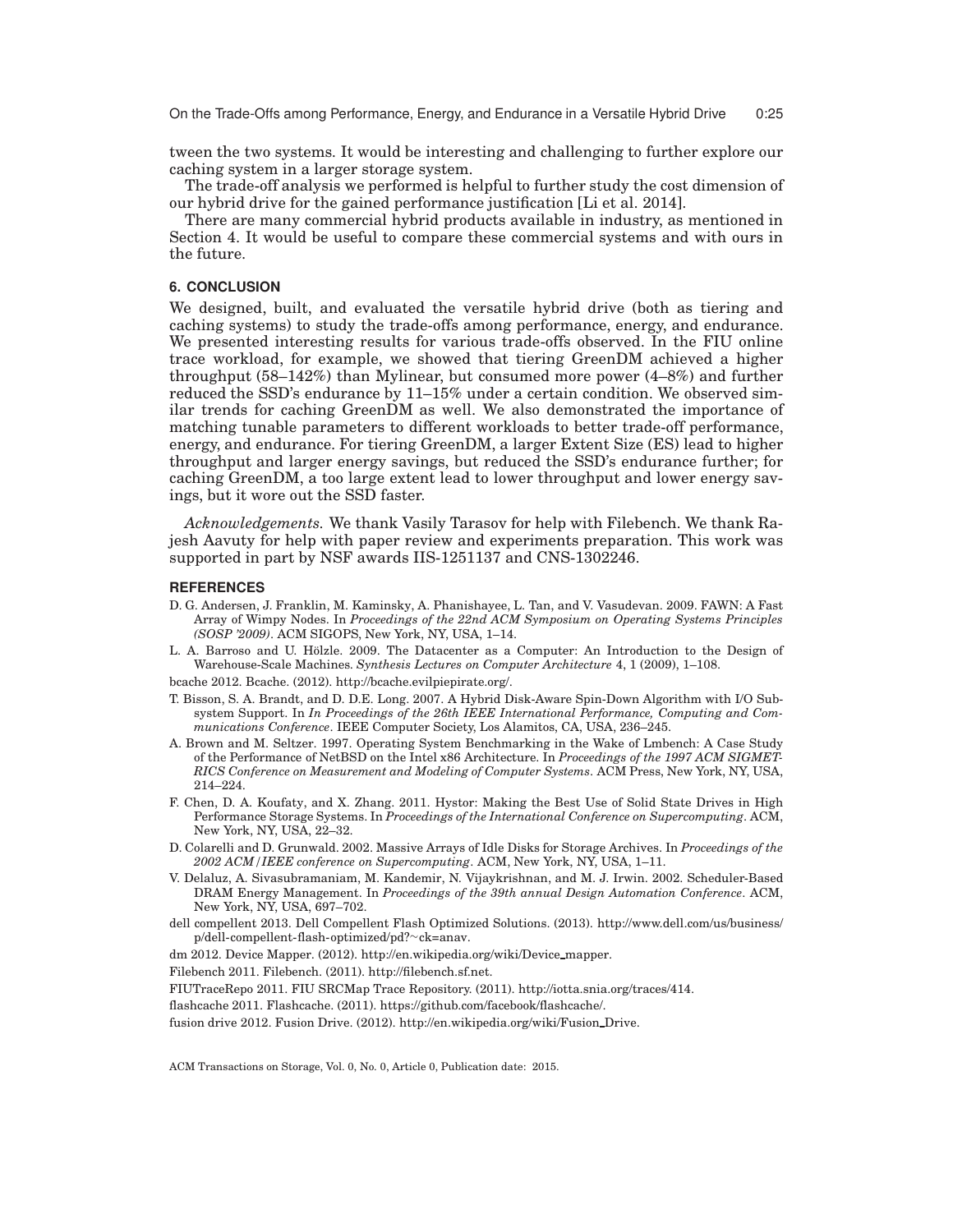gamma distribution 2014. Gamma Distribution. (2014). http://en.wikipedia.org/wiki/Gamma distribution.

- J. Gantz and D. Reinsel. 2010. The Digital Universe Decade Are You Ready? (May 2010). www.emc.com/ digital universe.
- B. Guenter, N. Jain, and C. Williams. 2011. Managing Cost, Performance, and Reliability Tradeoffs for Energy-Aware Server Provisioning. In *INFOCOM 2011. 30th IEEE International Conference on Computer Communications, Joint Conference of the IEEE Computer and Communications Societies*. IEEE, Los Alamitos, CA, USA, 1332–1340.
- J. Guerra, H. Pucha, J. Glider, W. Belluomini, and R. Rangaswami. 2011. Cost Effective Storage Using Extent Based Dynamic Tiering. In *USENIX FAST*. USENIX Association, Berkeley, CA, 20–34.
- S. Gurumurthi, A. Sivasubramaniam, M. Kandemir, and H. Franke. 2003. DRPM: Dynamic Speed Control for Power Management in Server Class Disks. In *Proceedings of the 30th International Symposium on Computer Architecture*. ACM Press, New York, NY, USA, 169–179.
- H. Kim and S. Seshadri and C. L. Dickey and L. Chiu. 2014. Evaluating Phase Change Memory for Enterprise Storage Systems: A Study of Caching and Tiering Approaches. In *Proceedings of the 12th USENIX Conference on File and Storage Technologies*. USENIX, Berkeley, CA, 33–45.
- W. Jiang, C. Hu, Y. Zhou, and A. Kanevsky. 2008. Are Disks the Dominant Contributor for Storage Failures? A Comprehensive Study of Storage Subsystem Failure Characteristics. In *Proceedings of the Sixth USENIX Conference on File and Storage Technologies (FAST '08)*. USENIX Association, San Jose, CA, 111–125.
- N. Joukov and J. Sipek. 2008. GreenFS: Making Enterprise Computers Greener by Protecting Them Better. In *Proceedings of the 3rd ACM SIGOPS/EuroSys European Conference on Computer Systems 2008 (EuroSys 2008)*. ACM, Glasgow, Scotland, 1–14.
- N. Joukov, A. Traeger, R. Iyer, C. P. Wright, and E. Zadok. 2006. Operating System Profiling via Latency Analysis. In *Proceedings of the 7th Symposium on Operating Systems Design and Implementation (OSDI 2006)*. ACM SIGOPS, Seattle, WA, 89–102.
- Asim Kadav, Mahesh Balakrishnan, Vijayan Prabhakaran, and Dahlia Malkhi. 2009. Differential RAID: Rethinking RAID for SSD Reliability. In *HotStorage '09: Proceedings of the 1st Workshop on Hot Topics in Storage*. ACM, New York, NY, USA, 4:1–4:22.
- R. T. Kaushik and M. Bhandarkar. 2010. GreenHDFS: Towards An Energy-Conserving, Storage-Efficient, Hybrid Hadoop Compute Cluster. In *Proceedings of the 2010 International Conference on Power Aware Computing and Systems (HotPower'10)*. USENIX Association, Berkeley, CA, USA, 1–9.
- Y. Kim, A. Gupta, B. Urgaonkar, P. Berman, and A. Sivasubramaniam. 2011. HybridStore: A Cost-Efficient, High-Performance Storage System Combining SSDs and HDDs. In *IEEE MASCOTS*. IEEE Computer Society, Washington, DC, USA, 227–236.
- J. G. Koomey. 2011. *Growth in Data Center Electricity Use 2005 to 2010*. Technical Report. Standord University. www.koomey.com.
- R. Kothiyal, V. Tarasov, P. Sehgal, and E. Zadok. 2009. Energy and Performance Evaluation of Lossless File Data Compression on Server Systems. In *Proceedings of the Second ACM Israeli Experimental Systems Conference (SYSTOR '09)*. ACM, Haifa, Israel, 4:1–4:12.
- S. Lee, T. Kim, K. Kim, and J. Kim. 2012. Lifetime Management of Flash-Based SSDs Using Recovery-Aware Dynamic Throttling. In *Proceedings of the Tenth USENIX Conference on File and Storage Technologies (FAST '12)*. USENIX Association, San Jose, CA, 26–26.
- S. Li and A. Belay. 2007. cpuidle Do nothing, efficiently.... In *Proceedings of the Linux Symposium*, Vol. 2. Linux Symposium, Ottawa, Ontario, Canada, 1–10.
- Z. Li, A. Desai, C. Bhatt, and E. Zadok. 2012a. vATM: vSphere Adaptive Task Management. In *In Proceedings of the Seventh International Workshop on Feedback Computing (FC'12)*. ACM, New York, NY, USA, 1–7.
- Z. Li, K. M. Greenan, A. W. Leung, and E. Zadok. 2012b. Power Consumption in Enterprise-Scale Backup Storage Systems. In *Proceedings of the Tenth USENIX Conference on File and Storage Technologies (FAST '12)*. USENIX Association, San Jose, CA, 6–13.
- Z. Li, R. Grosu, K. Muppalla, S. A. Smolka, S. D. Stoller, and E. Zadok. 2011a. Model Discovery for Energy-Aware Computing Systems: An Experimental Evaluation. In *Proceedings of the 1st Workshop on Energy Consumption and Reliability of Storage Systems (ERSS'11)*. IEEE Computer Society, Los Alamitos, CA, USA, 1–6.
- Z. Li, R. Grosu, P. Sehgal, S. A. Smolka, S. D. Stoller, and E. Zadok. 2011b. On the Energy Consumption and Performance of Systems Software. In *Proceedings of the 4th Israeli Experimental Systems Conference (ACM SYSTOR '11)*. ACM, Haifa, Israel, 8:1–8:12.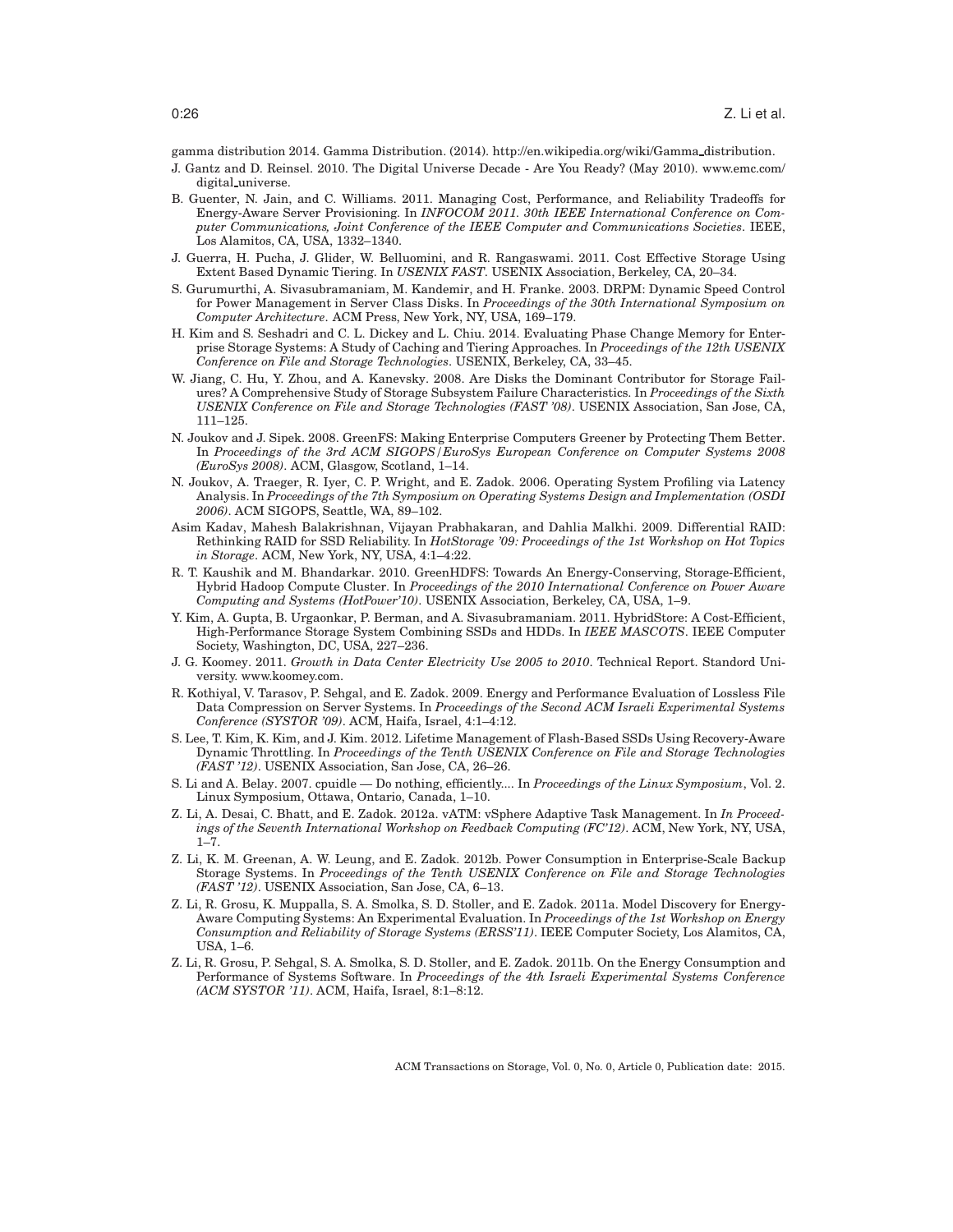On the Trade-Offs among Performance, Energy, and Endurance in a Versatile Hybrid Drive 0:27

- Z. Li, A. Mukker, and E. Zadok. 2014. On the Importance of Evaluating Storage Systems' \$Costs. In *Proceedings of the 6th USENIX Conference on Hot Topics in Storage and File Systems (HotStorage'14)*. USENIX, Berkeley, CA, 1–5. to appear.
- T. Luo, R. Lee, M. Mesnier, F. Chen, and X. Zhang. 2012. hStorage-DB: Heterogeneity-Aware Data Management to Exploit the Full Capability of Hybrid Storage Systems. *Proceedings of the VLDB Endowment* 5, 10 (2012), 1076–1087.
- M. Jung and M. Kandemir. 2013. Revisiting Widely Held SSD Expectations and Rethinking System-Level Implications. In *Proceedings of the ACM SIGMETRICS/International Conference on Measurement and Modeling of Computer Systems (SIGMETRICS '13)*. ACM, New York, NY, USA, 203–216.
- M. Wei and L M. Grupp and F. E. Spada and S. Swanson. 2011. Reliably Erasing Data from Flash-Based Solid State Drives. In *Proceedings of the 9th USENIX Conference on File and Stroage Technologies (FAST '11)*. USENIX Association, Berkeley, CA, USA, 8–22.
- netapp flashpool 2014. NetApp Flash Pool. (2014). http://www.netapp.com/us/products/platform-os/flashpool. aspx.
- nimble casl 2014. Nimble's Hybrid Storage Architecture. (2014). www.nimblestorage.com/products/ architecture.php.
- P. Desnoyers. 2013. What Systems Researchers Need to Know about NAND Flash. In *HotStorage '13: Proceedings of the 5th USENIX Workshop on Hot Topics in Storage*. USENIX Association, Berkeley, CA, USA, 1–5.
- R. Panabaker. 2006. Hybrid Hard Disk and Ready-Drive Technology: Improving Performance and Power for Windows Vista Mobile PCs. (2006). http://www.microsoft.com/whdc/winhec/pres06.mspx.
- E. Pinheiro and R. Bianchini. 2004. Energy Conservation Techniques for Disk Array-Based Servers. In *Proceedings of the 18th International Conference on Supercomputing (ICS 2004)*. ACM, New York, NY, USA, 68–78.
- E. Pinheiro, W. Weber, and L. A. Barroso. 2007. Failure Trends in a Large Disk Drive Population. In *Proceedings of the Fifth USENIX Conference on File and Storage Technologies (FAST '07)*. USENIX Association, San Jose, CA, 17–28.
- R. Freitas. 2009. Storage Class Memory: Technology, Systems and Applications. In *Proceedings of the 2009 ACM SIGMOD International Conference on Management of Data (SIGMOD '09)*. ACM, New York, NY, USA, 985–986.
- G. Schulz. 2007. Storage Industry Trends and IT Infrastructure Resource Management (IRM). (2007). www. storageio.com/DownloadItems/CMG/MSP CMG May03 2007.pdf.
- G. Soundararajan, V. Prabhakaran, M. Balakrishnan, and T. Wobber. 2010. Extending SSD Lifetimes with Disk-Based Write Caches. In *FAST'10: Proceedings of the 8th USENIX Conference on File and Storage Technologies*. USENIX Association, Berkeley, CA, USA, 8–20.
- M. W. Storer, K. M. Greenan, E. L. Miller, and K. Voruganti. 2008. Pergamum: Replacing Tape with Energy Efficient, Reliable, Disk-based Archival Storage. In *Proceedings of the Sixth USENIX Conference on File and Storage Technologies (FAST '08)*. USENIX Association, San Jose, CA, 1:1–1:16.
- J. D. Strunk. 2012. Hybrid Aggregates: Combining SSDs and HDDs in a Single Storage Pool. *SIGOPS Oper. Syst. Rev.* 46, 3 (2012), 50–56.
- V. Tarasov, S. Bhanage, E. Zadok, and M. Seltzer. 2011. Benchmarking File System Benchmarking: It \*IS\* Rocket Science. In *Proceedings of HotOS XIII:The 13th USENIX Workshop on Hot Topics in Operating Systems*. USENIX Association, Napa, CA, 8–13.
- tier 2012. A Tiered Block Device. (2012). http://sourceforge.net/projects/tier/.
- UMassTraceRepo 2009. UMass Trace Repository. (2009). http://traces.cs.umass.edu.
- V. Mohan and T. Siddiqua and S. Gurumurthi and M. R. Stan. 2010. How I Learned to Stop Worrying and Love Flash Endurance. In *Proceedings of the 2nd USENIX Conference on Hot Topics in Storage and File Systems (HotStorage'10)*. USENIX Association, Berkeley, CA, USA, 8–13.
- A. Verma, R. Koller, L. Useche, and R. Rangaswami. 2010. SRCMap: Energy Proportional Storage Using Dynamic Consolidation. In *Proceedings of the 8th USENIX Conference on File and Storage Technologies (FAST'10)*. USENIX Association, Berkeley, CA, USA, 8–20.
- vFlash 2012. Virtual Flash Tech Preview. (2012). http://blogs.vmware.com/vsphere/2012/12/ virtual-flash-vflash-tech-preview.html.
- vmstore 2013. Tintri VMStore. (2013). www.tintri.com/resources/videos/introduction-to-tintri/.
- Wattsup 2010. Watts up? PRO ES Power Meter. (2010). www.wattsupmeters.com/secure/products.php. wd sshd 2013. WD Blue. (2013). http://www.wd.com/en/products/products.aspx?id=800#tab11.